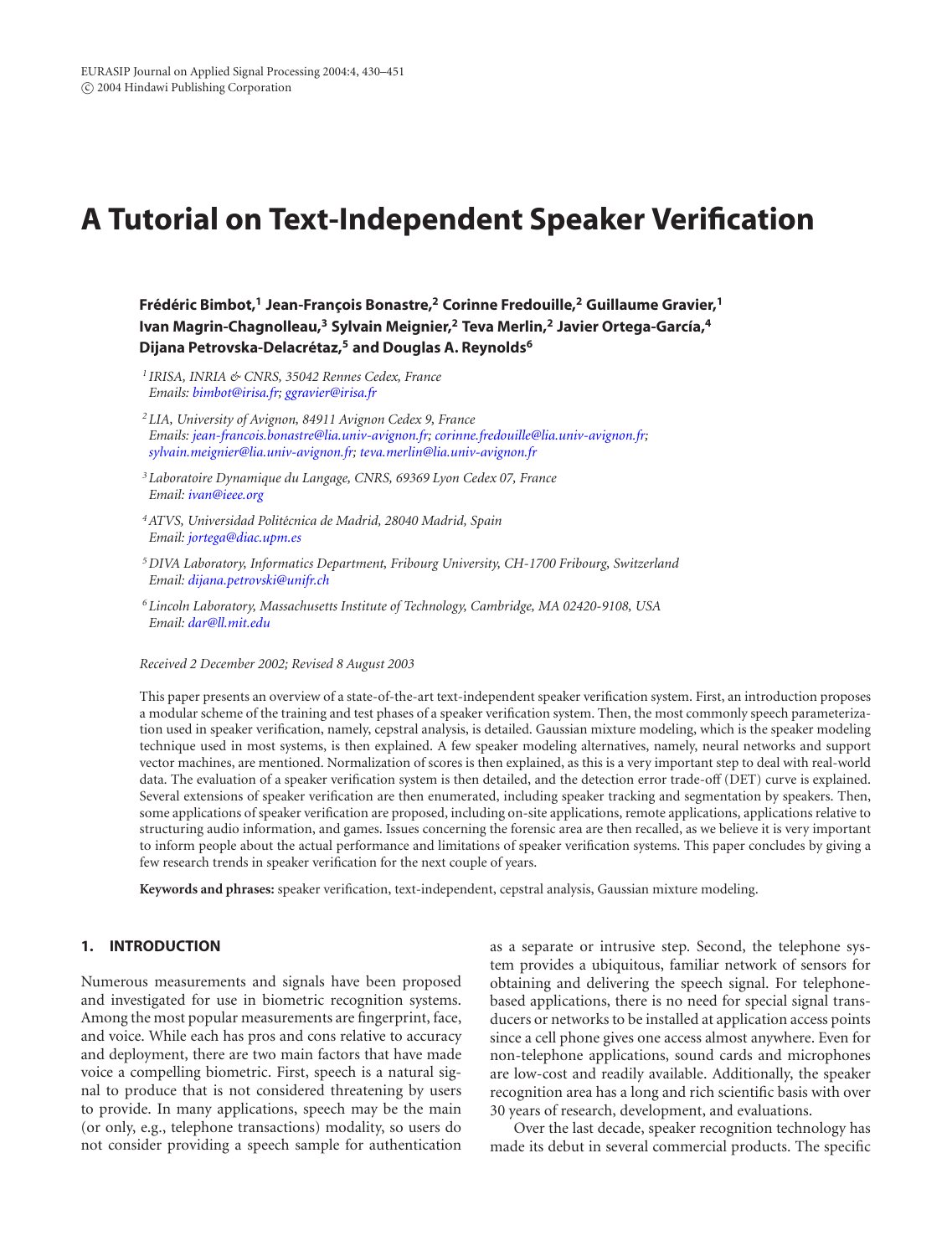

Figure 1: Modular representation of the training phase of a speaker verification system.

<span id="page-1-0"></span>

<span id="page-1-1"></span>Figure 2: Modular representation of the test phase of a speaker verification system.

recognition task addressed in commercial systems is that of verification or detection (determining whether an unknown voice is from a particular enrolled speaker) rather than identification (associating an unknown voice with one from a set of enrolled speakers). Most deployed applications are based on scenarios with cooperative users speaking fixed digit string passwords or repeating prompted phrases from a small vocabulary. These generally employ what is known as text-dependent or text-constrained systems. Such constraints are quite reasonable and can greatly improve the accuracy of a system; however, there are cases when such constraints can be cumbersome or impossible to enforce. An example of this is background verification where a speaker is verified behind the scene as he/she conducts some other speech interactions. For cases like this, a more flexible recognition system able to operate without explicit user cooperation and independent of the spoken utterance (called text-independent mode) is needed. This paper focuses on the technologies behind these text-independent speaker verification systems.

A speaker verification system is composed of two distinct phases, a training phase and a test phase. Each of them can be seen as a succession of independent modules. [Figure 1](#page-1-0) shows a modular representation of the training phase of a speaker verification system. The first step consists in extracting parameters from the speech signal to obtain a representation suitable for statistical modeling as such models are extensively used in most state-of-the-art speaker verification systems. This step is described in [Section 2.](#page-2-0) The second step consists in obtaining a statistical model from the parameters. This step is described in [Section 3.](#page-4-0) This training scheme is also applied to the training of a background model (see [Section 3\)](#page-4-0).

[Figure 2](#page-1-1) shows a modular representation of the test phase of a speaker verification system. The entries of the system are a claimed identity and the speech samples pronounced by an unknown speaker. The purpose of a speaker verification

system is to verify if the speech samples correspond to the claimed identity. First, speech parameters are extracted from the speech signal using exactly the same module as for the training phase (see [Section 2\)](#page-2-0). Then, the speaker model corresponding to the claimed identity and a background model are extracted from the set of statistical models calculated during the training phase. Finally, using the speech parameters extracted and the two statistical models, the last module computes some scores, normalizes them, and makes an acceptance or a rejection decision (see [Section 4\)](#page-8-0). The normalization step requires some score distributions to be estimated during the training phase or/and the test phase (see the details in [Section 4\)](#page-8-0).

Finally, a speaker verification system can be textdependent or text-independent. In the former case, there is some constraint on the type of utterance that users of the system can pronounce (for instance, a fixed password or certain words in any order, etc.). In the latter case, users can say whatever they want. This paper describes state-of-the-art text-independent speaker verification systems.

The outline of the paper is the following. [Section 2](#page-2-0) presents the most commonly used speech parameterization techniques in speaker verification systems, namely, cepstral analysis. Statistical modeling is detailed in [Section 3,](#page-4-0) including an extensive presentation of Gaussian mixture modeling (GMM) and the mention of several speaker modeling alternatives like neural networks and support vector machines (SVMs). [Section 4](#page-8-0) explains how normalization is used. [Section 5](#page-11-0) shows how to evaluate a speaker verification system. In [Section 6,](#page-12-0) several extensions of speaker verification are presented, namely, speaker tracking and speaker seg-mentation. [Section 7](#page-12-1) gives a few applications of speaker verification. [Section 8](#page-13-0) details specific problems relative to the use of speaker verification in the forensic area. Finally, [Section 9](#page-16-0) concludes this work and gives some future research directions.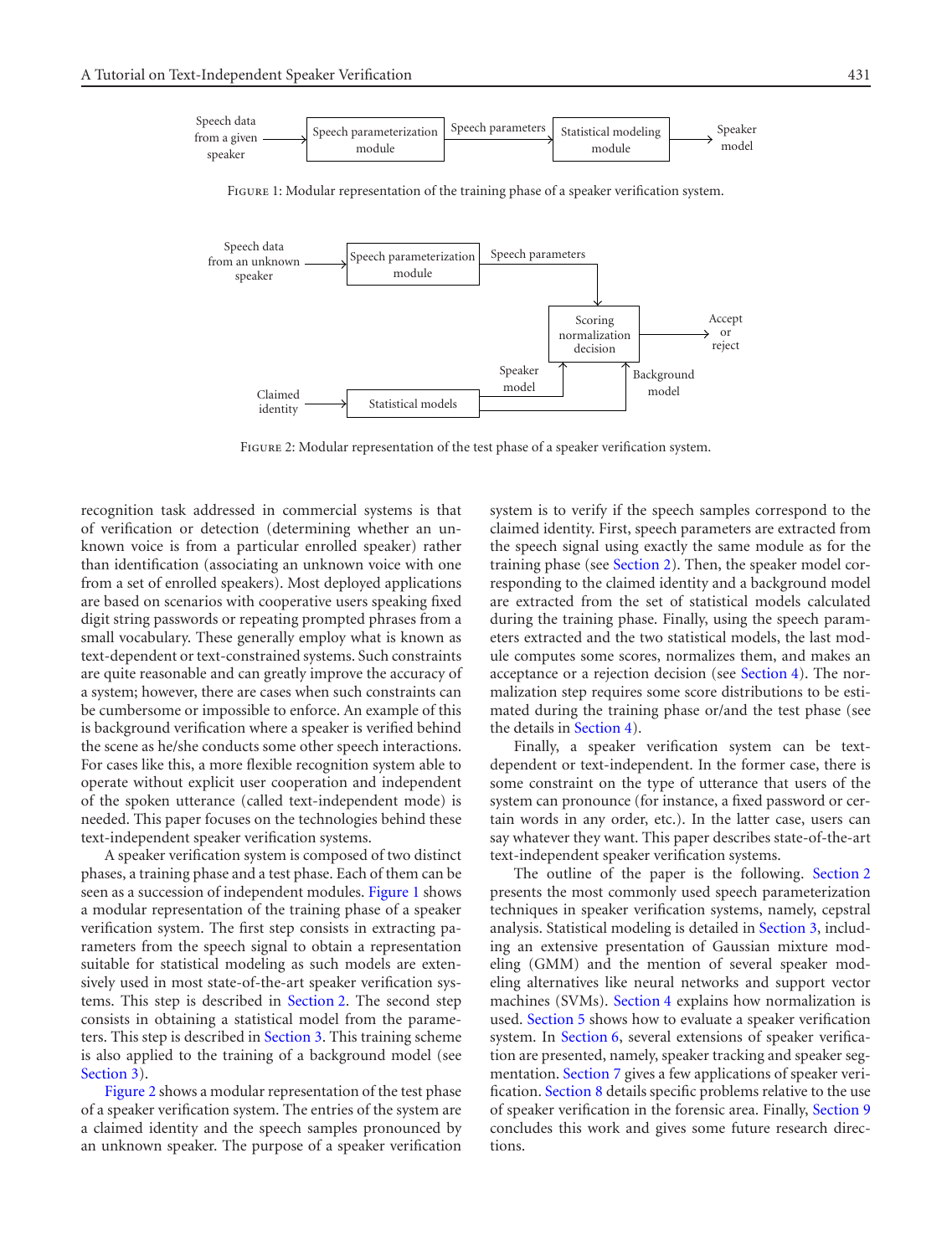

<span id="page-2-1"></span>Figure 3: Modular representation of a filterbank-based cepstral parameterization.

#### <span id="page-2-0"></span>**2. SPEECH PARAMETERIZATION**

Speech parameterization consists in transforming the speech signal to a set of feature vectors. The aim of this transformation is to obtain a new representation which is more compact, less redundant, and more suitable for statistical modeling and the calculation of a distance or any other kind of score. Most of the speech parameterizations used in speaker verification systems relies on a cepstral representation of speech.

#### *2.1. Filterbank-based cepstral parameters*

[Figure 3](#page-2-1) shows a modular representation of a filterbankbased cepstral representation.

The speech signal is first preemphasized, that is, a filter is applied to it. The goal of this filter is to enhance the high frequencies of the spectrum, which are generally reduced by the speech production process. The preemphasized signal is obtained by applying the following filter:

$$
x_p(t) = x(t) - a \cdot x(t-1). \tag{1}
$$

Values of *a* are generally taken in the interval [0*.*95, 0*.*98]. This filter is not always applied, and some people prefer not to preemphasize the signal before processing it. There is no definitive answer to this topic but empirical experimentation.

The analysis of the speech signal is done locally by the application of a window whose duration in time is shorter than the whole signal. This window is first applied to the beginning of the signal, then moved further and so on until the end of the signal is reached. Each application of the window to a portion of the speech signal provides a spectral vector (after the application of an FFT—see below). Two quantities have to be set: the length of the window and the shift between two consecutive windows. For the length of the window, two values are most often used: 20 milliseconds and 30 milliseconds. These values correspond to the average duration which allows the stationary assumption to be true. For the delay, the value is chosen in order to have an overlap between two consecutive windows; 10 milliseconds is very often used. Once these two quantities have been chosen, one can decide which window to use. The Hamming and the Hanning windows are the most used in speaker recognition. One usually uses a Hamming window or a Hanning window rather than a rectangular window to taper the original signal on the sides and thus reduce the side effects. In the Fourier domain, there is a convolution between the Fourier transform of the portion of the signal under consideration and the Fourier transform of the window. The Hamming window and the Hanning window are much more selective than the rectangular window.

Once the speech signal has been windowed, and possibly preemphasized, its fast Fourier transform (FFT) is calculated. There are numerous algorithms of FFT (see, for instance, [\[1,](#page-17-0) [2\]](#page-17-1)).

Once an FFT algorithm has been chosen, the only parameter to fix for the FFT calculation is the number of points for the calculation itself. This number *N* is usually a power of 2 which is greater than the number of points in the window, classically 512.

Finally, the modulus of the FFT is extracted and a power spectrum is obtained, sampled over 512 points. The spectrum is symmetric and only half of these points are really useful. Therefore, only the first half of it is kept, resulting in a spectrum composed of 256 points.

The spectrum presents a lot of fluctuations, and we are usually not interested in all the details of them. Only the envelope of the spectrum is of interest. Another reason for the smoothing of the spectrum is the reduction of the size of the spectral vectors. To realize this smoothing and get the envelope of the spectrum, we multiply the spectrum previously obtained by a filterbank. A filterbank is a series of bandpass frequency filters which are multiplied one by one with the spectrum in order to get an average value in a particular frequency band. The filterbank is defined by the shape of the filters and by their frequency localization (left frequency, central frequency, and right frequency). Filters can be triangular, or have other shapes, and they can be differently located on the frequency scale. In particular, some authors use the Bark/Mel scale for the frequency localization of the filters. This scale is an auditory scale which is similar to the frequency scale of the human ear. The localization of the central frequencies of the filters is given by

$$
f_{\text{MEL}} = 1000 \cdot \frac{\log (1 + f_{\text{LN}}/1000)}{\log 2}.
$$
 (2)

Finally, we take the log of this spectral envelope and multiply each coefficient by 20 in order to obtain the spectral envelope in dB. At the stage of the processing, we obtain spectral vectors.

An additional transform, called the cosine discrete transform, is usually applied to the spectral vectors in speech processing and yields cepstral coefficients [\[2,](#page-17-1) [3](#page-17-2), [4\]](#page-17-3):

$$
c_n = \sum_{k=1}^{K} S_k \cdot \cos \left[ n \left( k - \frac{1}{2} \right) \frac{\pi}{K} \right], \quad n = 1, 2, \dots, L,
$$
 (3)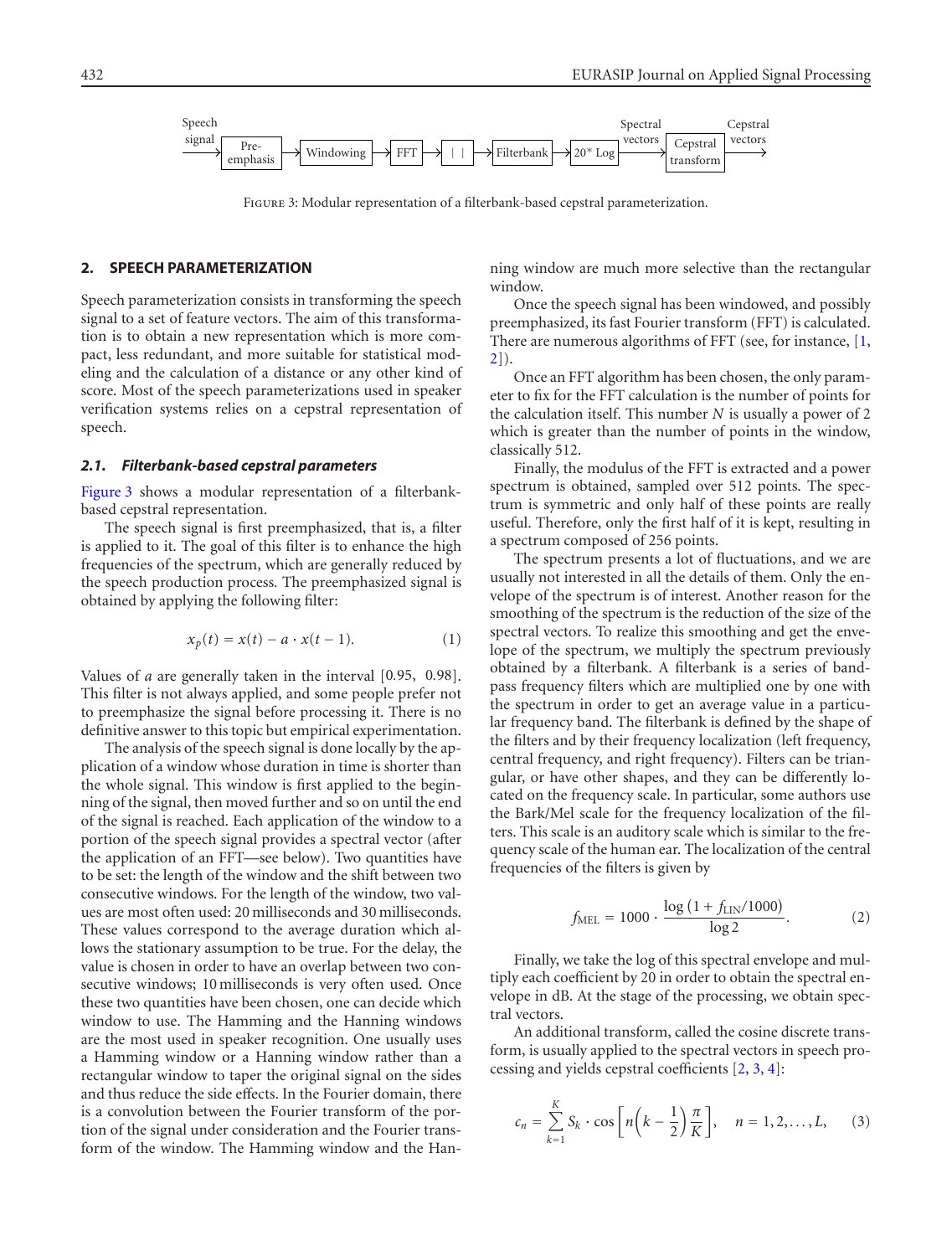

<span id="page-3-0"></span>Figure 4: Modular representation of an LPC-based cepstral parameterization.

where *K* is the number of log-spectral coefficients calculated previously,  $S_k$  are the log-spectral coefficients, and *L* is the number of cepstral coefficients that we want to calculate  $(L \leq K)$ . We finally obtain cepstral vectors for each analysis window.

#### *2.2. LPC-based cepstral parameters*

[Figure 4](#page-3-0) shows a modular representation of an LPC-based cepstral representation.

The LPC analysis is based on a linear model of speech production. The model usually used is an auto regressive moving average (ARMA) model, simplified in an auto regressive (AR) model. This modeling is detailed in particular in [\[5\]](#page-17-4).

The speech production apparatus is usually described as a combination of four modules: (1) the glottal source, which can be seen as a train of impulses (for voiced sounds) or a white noise (for unvoiced sounds); (2) the vocal tract; (3) the nasal tract; and (4) the lips. Each of them can be represented by a filter: a lowpass filter for the glottal source, an AR filter for the vocal tract, an ARMA filter for the nasal tract, and an MA filter for the lips. Globally, the speech production apparatus can therefore be represented by an ARMA filter. Characterizing the speech signal (usually a windowed portion of it) is equivalent to determining the coefficients of the global filter. To simplify the resolution of this problem, the ARMA filter is often simplified in an AR filter.

The principle of LPC analysis is to estimate the parameters of an AR filter on a windowed (preemphasized or not) portion of a speech signal. Then, the window is moved and a new estimation is calculated. For each window, a set of coefficients (called predictive coefficients or LPC coefficients) is estimated (see  $[2, 6]$  $[2, 6]$  $[2, 6]$  for the details of the various algorithms that can be used to estimate the LPC coefficients) and can be used as a parameter vector. Finally, a spectrum envelope can be estimated for the current window from the predictive coefficients. But it is also possible to calculate cepstral coefficients directly from the LPC coefficients (see  $[6]$  $[6]$ :

$$
c_0 = \ln \sigma^2,
$$
  
\n
$$
c_m = a_m + \sum_{k=1}^{m-1} \left(\frac{k}{m}\right) c_k a_{m-k}, \quad 1 \le m \le p,
$$
  
\n
$$
c_m = \sum_{k=1}^{m-1} \left(\frac{k}{m}\right) c_k a_{m-k}, \quad p < m,
$$
\n(4)

where  $\sigma^2$  is the gain term in the LPC model,  $a_m$  are the LPC

coefficients, and *p* is the number of LPC coefficients calculated.

## *2.3. Centered and reduced vectors*

Once the cepstral coefficients have been calculated, they can be centered, that is, the cepstral mean vector is subtracted from each cepstral vector. This operation is called cepstral mean subtraction (CMS) and is often used in speaker verification. The motivation for CMS is to remove from the cepstrum the contribution of slowly varying convolutive noises.

The cepstral vectors can also be reduced, that is, the variance is normalized to one component by component.

#### *2.4. Dynamic information*

After the cepstral coefficients have been calculated, and possibly centered and reduced, we also incorporate in the vectors some dynamic information, that is, some information about the way these vectors vary in time. This is classically done by using the ∆ and ∆∆ parameters, which are polynomial approximations of the first and second derivatives [\[7](#page-17-6)]:

$$
\Delta c_m = \frac{\sum_{k=-l}^{l} k \cdot c_{m+k}}{\sum_{k=-l}^{l} |k|},
$$
  
\n
$$
\Delta \Delta c_m = \frac{\sum_{k=-l}^{l} k^2 \cdot c_{m+k}}{\sum_{k=-l}^{l} k^2}.
$$
\n(5)

#### *2.5. Log energy and* ∆ *log energy*

At this step, one can choose whether to incorporate the log energy and the ∆ log energy in the feature vectors or not. In practice, the former one is often discarded and the latter one is kept.

## *2.6. Discarding useless information*

Once all the feature vectors have been calculated, a very important last step is to decide which vectors are useful and which are not. One way of looking at the problem is to determine vectors corresponding to speech portions of the signal versus those corresponding to silence or background noise. A way of doing it is to compute a bi-Gaussian model of the feature vector distribution. In that case, the Gaussian with the "lowest" mean corresponds to silence and background noise, and the Gaussian with the "highest" mean corresponds to speech portions. Then vectors having a higher likelihood with the silence and background noise Gaussian are discarded. A similar approach is to compute a bi-Gaussian model of the log energy distribution of each speech segment and to apply the same principle.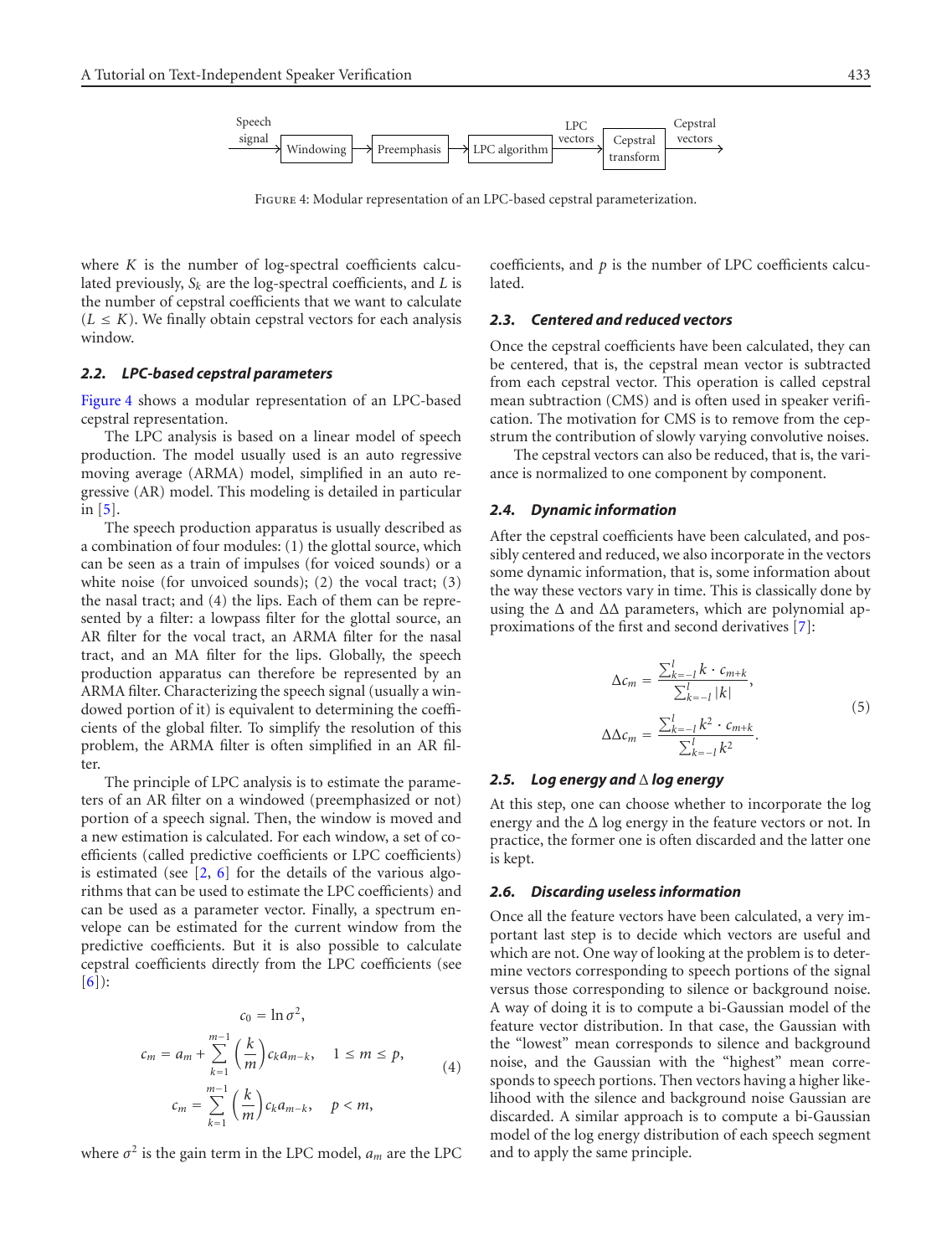# <span id="page-4-0"></span>**3. STATISTICAL MODELING**

## *3.1. Speaker verification via likelihood ratio detection*

Given a segment of speech *Y* and a hypothesized speaker *S*, the task of speaker verification, also referred to as detection, is to determine if *Y* was spoken by *S*. An implicit assumption often used is that *Y* contains speech from only one speaker. Thus, the task is better termed singlespeaker verification. If there is no prior information that *Y* contains speech from a single speaker, the task becomes multispeaker detection. This paper is primarily concerned with the single-speaker verification task. Discussion of systems that handle the multispeaker detection task is presented in other papers [\[8\]](#page-17-7).

The single-speaker detection task can be stated as a basic hypothesis test between two hypotheses:

H0: *Y* is from the hypothesized speaker *S*,

H1: *Y* is *not* from the hypothesized speaker *S*.

The optimum test to decide between these two hypotheses is a likelihood ratio (LR) test<sup>1</sup> given by

$$
\frac{p(Y|H0)}{p(Y|H1)} \begin{cases} > \theta, \quad \text{accept H0,} \\ < \theta, \quad \text{accept H1,} \end{cases} \tag{6}
$$

where  $p(Y|H0)$  is the probability density function for the hypothesis H0 evaluated for the observed speech segment *Y*, also referred to as the "likelihood" of the hypothesis H0 given the speech segment.<sup>2</sup> The likelihood function for H1 is likewise  $p(Y|H1)$ . The decision threshold for accepting or rejecting H0 is *θ*. One main goal in designing a speaker detection system is to determine techniques to compute values for the two likelihoods  $p(Y|H0)$  and  $p(Y|H1)$ .

[Figure 5](#page-4-1) shows the basic components found in speaker detection systems based on LRs. As discussed in [Section 2,](#page-2-0) the role of the front-end processing is to extract from the speech signal features that convey speaker-dependent information. In addition, techniques to minimize confounding effects from these features, such as linear filtering or noise, may be employed in the front-end processing. The output of this stage is typically a sequence of feature vectors representing the test segment *X* = { $\vec{x_1}, \dots, \vec{x_T}$ }, where  $\vec{x_t}$  is a feature vector indexed at discrete time  $t \in [1, 2, \ldots, T]$ . There is no inherent constraint that features extracted at synchronous time instants be used; as an example, the overall speaking rate of an utterance could be used as a feature. These feature vectors are then used to compute the likelihoods of H0 and H1. Mathematically, a model denoted by *λ*hyp represents H0, which characterizes the hypothesized speaker *S* in the feature space of *x*. For example, one could assume that a Gaussian distribution best represents the distribution of feature vectors for H0 so that  $\lambda_{\rm hyp}$  would contain the mean vector and covariance matrix parameters of the Gaussian distribution. The model

Λ *< θ* Reject  $Λ > θ$  Accept + − Hypothesized speaker model Background model Front-end processing

<span id="page-4-1"></span>Figure 5: Likelihood-ratio-based speaker verification system.

 $\lambda_{\overline{\text{hyp}}}$  represents the alternative hypothesis, H1. The likelihood ratio statistic is then  $p(X|\lambda_{hyp})/p(X|\lambda_{hyp})$ . Often, the logarithm of this statistic is used giving the log LR

$$
\Lambda(X) = \log p(X|\lambda_{\text{hyp}}) - \log p(X|\lambda_{\overline{\text{hyp}}}). \tag{7}
$$

While the model for H0 is well defined and can be estimated using training speech from *S*, the model for  $\lambda_{\overline{\text{hvo}}}$  is less well defined since it potentially must represent the entire space of possible alternatives to the hypothesized speaker. Two main approaches have been taken for this alternative hypothesis modeling. The first approach is to use a set of other speaker models to cover the space of the alternative hypothesis. In various contexts, this set of other speakers has been called likelihood ratio sets [\[9](#page-17-8)], cohorts [\[9,](#page-17-8) [10\]](#page-17-9), and background speakers [\[9,](#page-17-8) [11\]](#page-17-10). Given a set of *N* background speaker models  $\{\lambda_1, \ldots, \lambda_N\}$ , the alternative hypothesis model is represented by

$$
p(X|\lambda_{\overline{\textrm{hyp}}}) = f(p(X|\lambda_1), \dots, p(X|\lambda_N)), \quad (8)
$$

where  $f(\cdot)$  is some function, such as average or maximum, of the likelihood values from the background speaker set. The selection, size, and combination of the background speakers have been the subject of much research [\[9,](#page-17-8) [10](#page-17-9), [11](#page-17-10), [12\]](#page-17-11). In general, it has been found that to obtain the best performance with this approach requires the use of speaker-specific background speaker sets. This can be a drawback in applications using a large number of hypothesized speakers, each requiring their own background speaker set.

The second major approach to the alternative hypothesis modeling is to pool speech from several speakers and train a single model. Various terms for this single model are a general model [\[13](#page-17-12)], a world model, and a universal background model (UBM) [\[14](#page-17-13)]. Given a collection of speech samples from a large number of speakers representative of the population of speakers expected during verification, a single model *λ*bkg, is trained to represent the alternative hypothesis. Research on this approach has focused on selection and composition of the speakers and speech used to train the single model [\[15](#page-17-14), [16\]](#page-17-15). The main advantage of this approach is that a single speaker-independent model can be trained once for a particular task and then used for all hypothesized speakers in that task. It is also possible to use multiple background models tailored to specific sets of speakers [\[16](#page-17-15), [17\]](#page-17-16). The use of a single background model has become the predominate approach used in speaker verification systems.

<sup>&</sup>lt;sup>1</sup>Strictly speaking, the likelihood ratio test is only optimal when the like-

lihood functions are known exactly. In practice, this is rarely the case.  ${}^{2}p(A|B)$  is referred to as a likelihood when *B* is considered the independent variable in the function.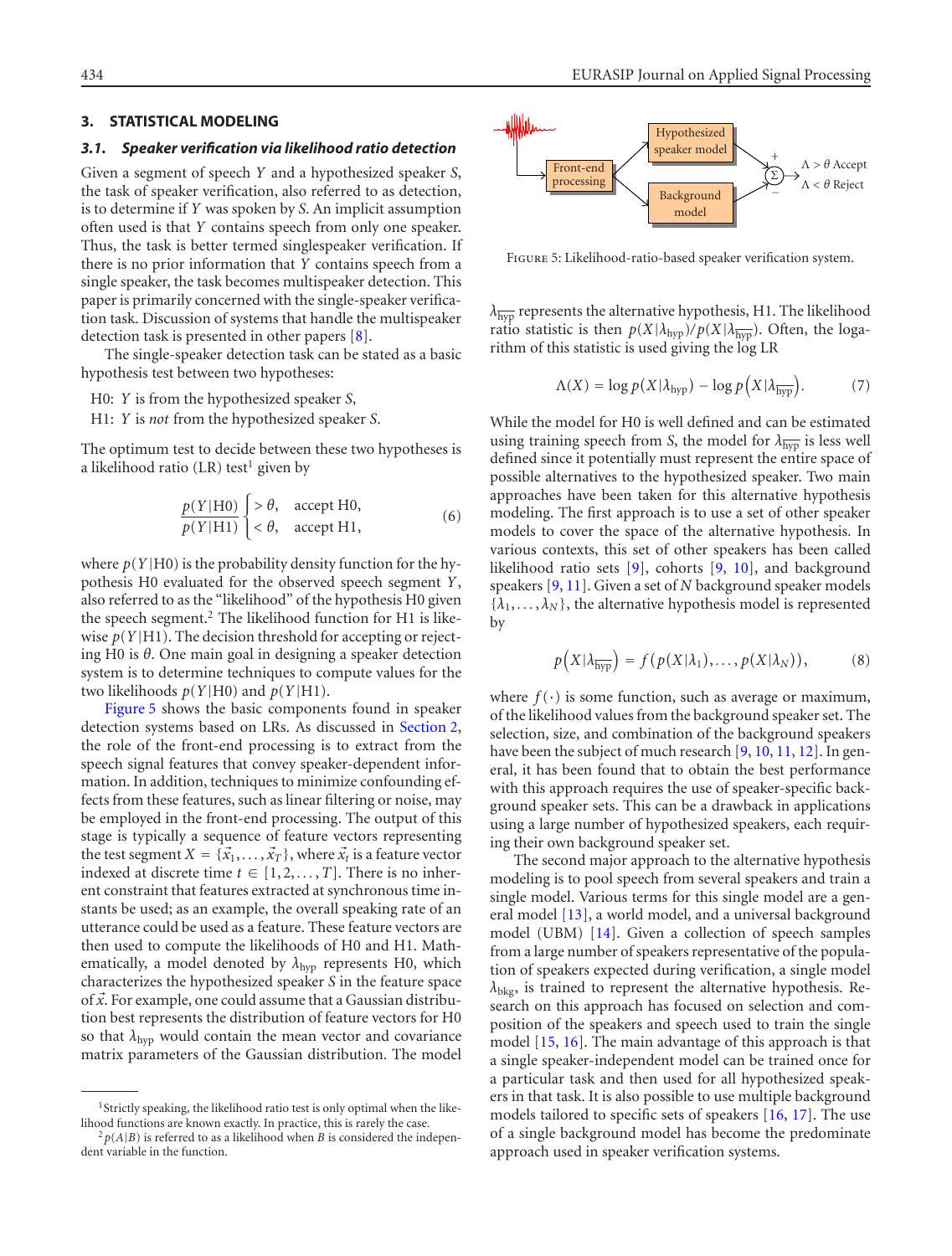## *3.2. Gaussian mixture models*

An important step in the implementation of the above likelihood ratio detector is the selection of the actual likelihood function  $p(X|\lambda)$ . The choice of this function is largely dependent on the features being used as well as specifics of the application. For text-independent speaker recognition, where there is no prior knowledge of what the speaker will say, the most successful likelihood function has been GMMs. In textdependent applications, where there is a strong prior knowledge of the spoken text, additional temporal knowledge can be incorporated by using hidden Markov models (HMMs) for the likelihood functions. To date, however, the use of more complicated likelihood functions, such as those based on HMMs, have shown no advantage over GMMs for textindependent speaker detection tasks like in the NIST speaker recognition evaluations (SREs).

For a *D*-dimensional feature vector  $\vec{x}$ , the mixture density used for the likelihood function is defined as follows:

<span id="page-5-0"></span>
$$
p(\vec{x}|\lambda) = \sum_{i=1}^{M} w_i p_i(\vec{x}).
$$
 (9)

The density is a weighted linear combination of *M* unimodal Gaussian densities  $p_i(\vec{x})$ , each parameterized by a  $D \times 1$  mean vector  $\vec{\mu}_i$  and a  $D \times D$  covariance matrix  $\Sigma_i$ :

$$
p_i(\vec{x}) = \frac{1}{(2\pi)^{D/2} |\Sigma_i|^{1/2}} e^{-(1/2)(\vec{x} - \vec{\mu}_i)' \Sigma_i^{-1} (\vec{x} - \vec{\mu}_i)}. (10)
$$

The mixture weights *wi* further satisfy the constraint  $\sum_{i=1}^{M} w_i$  = 1. Collectively, the parameters of the density model are denoted as  $\lambda = (w_i, \vec{\mu}_i, \Sigma_i), i = (1, \dots, M).$ 

While the general model form supports full covariance matrices, that is, a covariance matrix with all its elements, typically only diagonal covariance matrices are used. This is done for three reasons. First, the density modeling of an *M*th-order full covariance GMM can equally well be achieved using a larger-order diagonal covariance GMM.<sup>3</sup> Second, diagonal-matrix GMMs are more computationally efficient than full covariance GMMs for training since repeated inversions of a  $D \times D$  matrix are not required. Third, empirically, it has been observed that diagonal-matrix GMMs outperform full-matrix GMMs.

Given a collection of training vectors, maximum likelihood model parameters are estimated using the iterative expectation-maximization (EM) algorithm [\[18\]](#page-17-17). The EM algorithm iteratively refines the GMM parameters to monotonically increase the likelihood of the estimated model for the observed feature vectors, that is, for iterations *k* and *k*+1,  $p(X|\lambda^{(k+1)}) \geq p(X|\lambda^{(k)})$ . Generally, five–ten iterations are sufficient for parameter convergence. The EM equations for training a GMM can be found in the literature [\[18,](#page-17-17) [19,](#page-17-18) [20](#page-17-19)].

Under the assumption of independent feature vectors, the log-likelihood of a model *λ* for a sequence of feature vectors  $X = \{\vec{x}_1, \dots, \vec{x}_T\}$  is computed as follows:

$$
\log p(X|\lambda) = \frac{1}{T} \sum_{t} \log p(\vec{x}_t|\lambda), \tag{11}
$$

where  $p(\vec{x}_t|\lambda)$  is computed as in equation [\(9\)](#page-5-0). Note that the average log-likelihood value is used so as to normalize out duration effects from the log-likelihood value. Also, since the incorrect assumption of independence is underestimating the actual likelihood value with dependencies, scaling by *T* can be considered a rough compensation factor.

The GMM can be viewed as a hybrid between parametric and nonparametric density models. Like a parametric model, it has structure and parameters that control the behavior of the density in known ways, but without constraints that the data must be of a specific distribution type, such as Gaussian or Laplacian. Like a nonparametric model, the GMM has many degrees of freedom to allow arbitrary density modeling, without undue computation and storage demands. It can also be thought of as a single-state HMM with a Gaussian mixture observation density, or an ergodic Gaussian observation HMM with fixed, equal transition probabilities. Here, the Gaussian components can be considered to be modeling the underlying broad phonetic sounds that characterize a person's voice. A more detailed discussion of how GMMs apply to speaker modeling can be found elsewhere [\[21](#page-17-20)].

The advantages of using a GMM as the likelihood function are that it is computationally inexpensive, is based on a well-understood statistical model, and, for text-independent tasks, is insensitive to the temporal aspects of the speech, modeling only the underlying distribution of acoustic observations from a speaker. The latter is also a disadvantage in that higher-levels of information about the speaker conveyed in the temporal speech signal are not used. The modeling and exploitation of these higher-levels of information may be where approaches based on speech recognition [\[22](#page-17-21)] produce benefits in the future. To date, however, these approaches (e.g., large vocabulary or phoneme recognizers) have basically been used only as means to compute likelihood values, without explicit use of any higher-level information, such as speaker-dependent word usage or speaking style. Some recent work, however, has shown that high-level information can be successfully extracted and combined with acoustic scores from a GMM system for improved speaker verification performance [\[23,](#page-17-22) [24\]](#page-18-0).

#### *3.3. Adapted GMM system*

As discussed earlier, the dominant approach to background modeling is to use a single, speaker-independent background model to represent  $p(X|\lambda_{\overline{\text{hyp}}})$ . Using a GMM as the likelihood function, the background model is typically a large GMM trained to represent the speaker-independent distribution of features. Specifically, speech should be selected that reflects the expected alternative speech to be encountered during recognition. This applies to the type and quality of speech as well as the composition of speakers. For

 $3$ GMMs with  $M > 1$  using diagonal covariance matrices can model distributions of feature vectors with correlated elements. Only in the degenerate case of  $M = 1$  is the use of a diagonal covariance matrix incorrect for feature vectors with correlated elements.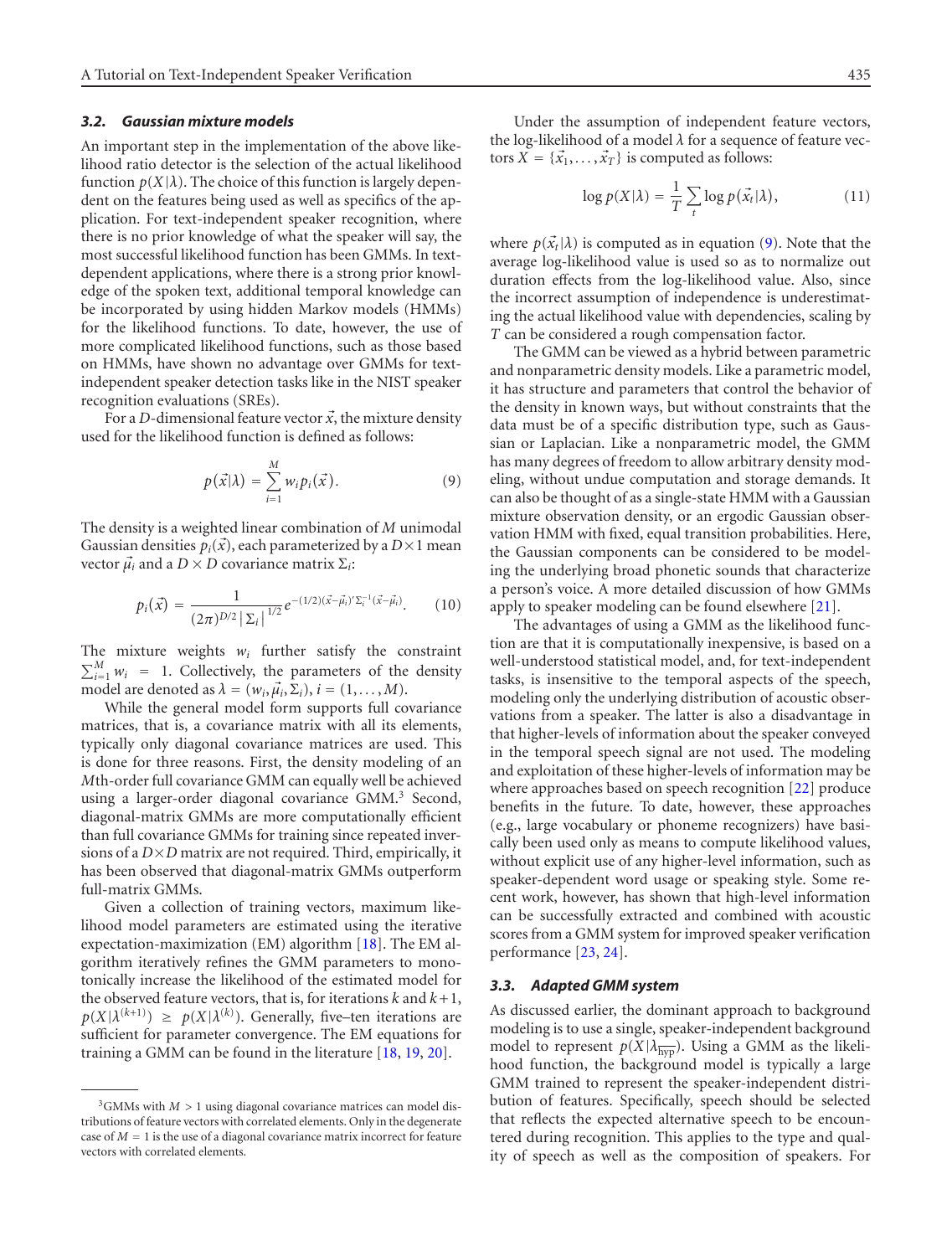example, in the NIST SRE single-speaker detection tests, it is known a priori that the speech comes from local and longdistance telephone calls, and that male hypothesized speakers will only be tested against male speech. In this case, we would train the UBM used for male tests using only male telephone speech. In the case where there is no prior knowledge of the gender composition of the alternative speakers, we would train using gender-independent speech. The GMM order for the background model is usually set between 512– 2048 mixtures depending on the data. Lower-order mixtures are often used when working with constrained speech (such as digits or fixed vocabulary), while 2048 mixtures are used when dealing with unconstrained speech (such as conversational speech).

Other than these general guidelines and experimentation, there is no objective measure to determine the right number of speakers or amount of speech to use in training a background model. Empirically, from the NIST SRE, we have observed no performance loss using a background model trained with one hour of speech compared to a one trained using six hours of speech. In both cases, the training speech was extracted from the same speaker population.

For the speaker model, a single GMM can be trained using the EM algorithm on the speaker's enrollment data. The order of the speaker's GMM will be highly dependent on the amount of enrollment speech, typically 64–256 mixtures. In another more successful approach, the speaker model is derived by adapting the parameters of the background model using the speaker's training speech and a form of Bayesian adaptation or maximum a posteriori (MAP) estimation [\[25\]](#page-18-1). Unlike the standard approach of maximum likelihood training of a model for the speaker, independently of the background model, the basic idea in the adaptation approach is to derive the speaker's model by updating the well-trained parameters in the background model via adaptation. This provides a tighter coupling between the speaker's model and background model that not only produces better performance than decoupled models, but, as discussed later in this section, also allows for a fast-scoring technique. Like the EM algorithm, the adaptation is a two-step estimation process. The first step is identical to the "expectation" step of the EM algorithm, where estimates of the sufficient statistics<sup>4</sup> of the speaker's training data are computed for each mixture in the UBM. Unlike the second step of the EM algorithm, for adaptation, these "new" sufficient statistic estimates are then combined with the "old" sufficient statistics from the background model mixture parameters using a data-dependent mixing coefficient. The data-dependent mixing coefficient is designed so that mixtures with high counts of data from the speaker rely more on the new sufficient statistics for final parameter estimation, and mixtures with low counts of data from the speaker rely more on the old sufficient statistics for final parameter estimation.

<sup>4</sup>These are the basic statistics required to compute the desired parameters. For a GMM mixture, these are the count, and the first and second moments required to compute the mixture weight, mean and variance.

The specifics of the adaptation are as follows. Given a background model and training vectors from the hypothesized speaker, we first determine the probabilistic alignment of the training vectors into the background model mixture components. That is, for mixture *i* in the background model, we compute

$$
Pr(i|\vec{x}_t) = \frac{w_i p_i(\vec{x}_t)}{\sum_{j=1}^M w_j p_j(\vec{x}_t)}.
$$
 (12)

We then use  $Pr(i|\vec{x}_t)$  and  $\vec{x}_t$  to compute the sufficient statistics for the weight, mean, and variance parameters:<sup>5</sup>

$$
n_{i} = \sum_{t=1}^{T} \Pr(i|\vec{x}_{t}),
$$
  
\n
$$
E_{i}(\vec{x}) = \frac{1}{n_{i}} \sum_{t=1}^{T} \Pr(i|\vec{x}_{t}) \vec{x}_{t},
$$
  
\n
$$
E_{i}(\vec{x}^{2}) = \frac{1}{n_{i}} \sum_{t=1}^{T} \Pr(i|\vec{x}_{t}) \vec{x}_{t}^{2}.
$$
\n(13)

This is the same as the expectation step in the EM algorithm.

Lastly, these new sufficient statistics from the training data are used to update the old background model sufficient statistics for mixture *i* to create the adapted parameters for mixture *i* with the equations

$$
\hat{w}_i = [\alpha_i n_i/T + (1 - \alpha_i) w_i] \gamma,
$$
  
\n
$$
\hat{\vec{\mu}}_i = \alpha_i E_i(\vec{x}) + (1 - \alpha_i) \vec{\mu}_i,
$$
  
\n
$$
\hat{\vec{\sigma}}_i^2 = \alpha_i E_i(\vec{x}^2) + (1 - \alpha_i) (\vec{\sigma}_i^2 + \vec{\mu}_i^2) - \hat{\vec{\mu}}_i^2.
$$
\n(14)

The scale factor  $\gamma$  is computed over all adapted mixture weights to ensure they sum to unity. The adaptation coefficient controlling the balance between old and new estimates is  $\alpha_i$  and is defined as follows:

$$
\alpha_i = \frac{n_i}{n_i + r},\tag{15}
$$

where *r* is a fixed "relevance" factor.

The parameter updating can be derived from the general MAP estimation equations for a GMM using constraints on the prior distribution described in Gauvain and Lee's paper [\[25](#page-18-1), Section V, equations (47) and (48)]. The parameter updating equation for the weight parameter, however, does not follow from the general MAP estimation equations.

Using a data-dependent adaptation coefficient allows mixture-dependent adaptation of parameters. If a mixture component has a low probabilistic count *ni* of new data, then  $\alpha_i \rightarrow 0$  causing the deemphasis of the new (potentially under-trained) parameters and the emphasis of the old (better trained) parameters. For mixture components with high probabilistic counts,  $\alpha_i \rightarrow 1$  causing the use of the new speaker-dependent parameters. The relevance factor is a way

 $5\vec{x}^2$  is shorthand for diag( $\vec{x}\vec{x}$ ).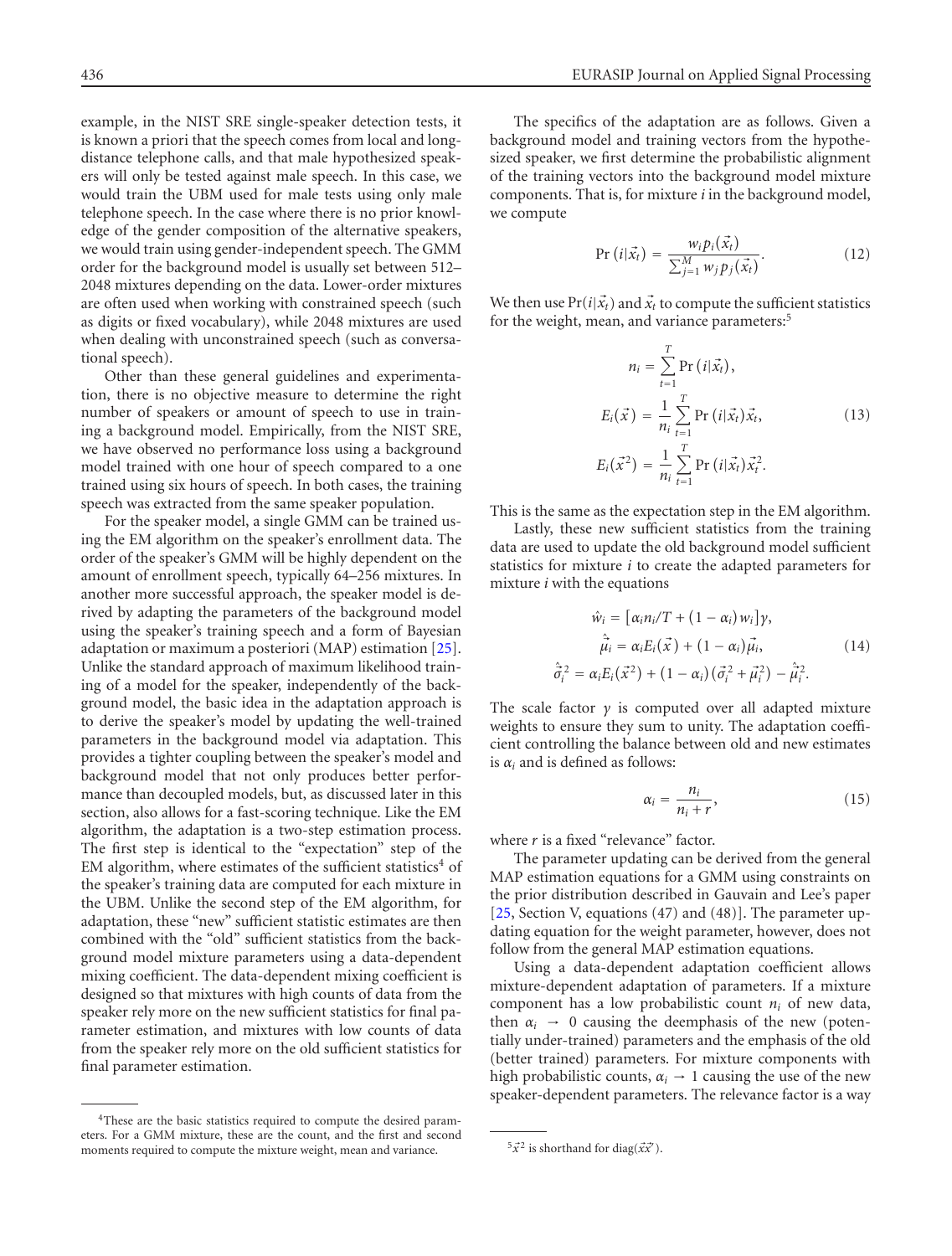of controlling how much new data should be observed in a mixture before the new parameters begin replacing the old parameters. This approach should thus be robust to limited training data. This factor can also be made parameter dependent, but experiments have found that this provides little benefit. Empirically, it has been found that only adapting the mean vectors provides the best performance.

Published results [\[14\]](#page-17-13) and NIST evaluation results from several sites strongly indicate that the GMM adaptation approach provides superior performance over a decoupled system, where the speaker model is trained independently of the background model. One possible explanation for the improved performance is that the use of adapted models in the likelihood ratio is not affected by "unseen" acoustic events in recognition speech. Loosely speaking, if one considers the background model as covering the space of speaker-independent, broad acoustic classes of speech sounds, then adaptation is the speaker-dependent "tuning" of those acoustic classes observed in the speaker's training speech. Mixture parameters for those acoustic classes not observed in the training speech are merely copied from the background model. This means that during recognition, data from acoustic classes unseen in the speaker's training speech produce approximately zero log LR values that contribute evidence neither towards nor against the hypothesized speaker. Speaker models trained using only the speaker's training speech will have low likelihood values for data from classes not observed in the training data thus producing low likelihood ratio values. While this is appropriate for speech not for the speaker, it clearly can cause incorrect values when the unseen data occurs in test speech from the speaker.

The adapted GMM approach also leads to a fast-scoring technique. Computing the log LR requires computing the likelihood for the speaker and background model for each feature vector, which can be computationally expensive for large mixture orders. However, the fact that the hypothesized speaker model was adapted from the background model allows a faster scoring method. This fast-scoring approach is based on two observed effects. The first is that when a large GMM is evaluated for a feature vector, only a few of the mixtures contribute significantly to the likelihood value. This is because the GMM represents a distribution over a large space but a single vector will be near only a few components of the GMM. Thus likelihood values can be approximated very well using only the top *C* best scoring mixture components. The second observed effect is that the components of the adapted GMM retain a correspondence with the mixtures of the background model so that vectors close to a particular mixture in the background model will also be close to the corresponding mixture in the speaker model.

Using these two effects, a fast-scoring procedure operates as follows. For each feature vector, determine the top *C* scoring mixtures in the background model and compute background model likelihood using only these top *C* mixtures. Next, score the vector against only the corresponding *C* components in the adapted speaker model to evaluate the speaker's likelihood.

For a background model with *M* mixtures, this requires only *M* + *C* Gaussian computations per feature vector compared to 2*M* Gaussian computations for normal likelihood ratio evaluation. When there are multiple hypothesized speaker models for each test segment, the savings become even greater. Typically, a value of  $C = 5$  is used.

#### *3.4. Alternative speaker modeling techniques*

Another way to solve the classification problem for speaker verification systems is to use discrimination-based learning procedures such as artificial neural networks (ANN) [\[26](#page-18-2), [27](#page-18-3)] or SVMs [\[28\]](#page-18-4). As explained in [\[29,](#page-18-5) [30](#page-18-6)], the main advantages of ANN include their discriminant-training power, a flexible architecture that permits easy use of contextual information, and weaker hypothesis about the statistical distributions. The main disadvantages are that their optimal structure has to be selected by trial-and-error procedures, the need to split the available train data in training and cross-validation sets, and the fact that the temporal structure of speech signals remains difficult to handle. They can be used as binary classifiers for speaker verification systems to separate the speaker and the nonspeaker classes as well as multicategory classifiers for speaker identification purposes. ANN have been used for speaker verification [\[31](#page-18-7), [32](#page-18-8), [33](#page-18-9)]. Among the different ANN architectures, multilayer perceptrons (MLP) are often used [\[6](#page-17-5), [34\]](#page-18-10).

SVMs are an increasingly popular method used in speaker verifications systems. SVM classifiers are well suited to separate rather complex regions between two classes through an optimal, nonlinear decision boundary. The main problems are the search for the appropriate kernel function for a particular application and their inappropriateness to handle the temporal structure of the speech signals. There are also some recent studies [\[35\]](#page-18-11) in order to adapt the SVM to the multicategory classification problem. The SVM were already applied for speaker verification. In [\[23](#page-17-22), [36\]](#page-18-12), the widely used speech feature vectors were used as the input training material for the SVM.

Generally speaking, the performance of speaker verification systems based on discrimination-based learning techniques can be tuned to obtain comparable performance to the state-of-the-art GMM, and in some special experimental conditions, they could be tuned to outperform the GMM. It should be noted that, as explained earlier in this section, the tuning of a GMM baseline systems is not straightforward, and different parameters such as the training method, the number of mixtures, and the amount of speech to use in training a background model have to be adjusted to the experimental conditions. Therefore, when comparing a new system to the classical GMM system, it is difficult to be sure that the baseline GMM used are comparable to the best performing ones.

Another recent alternative to solve the speaker verification problem is to combine GMM with SVMs. We are not going to give here an extensive study of all the experiments done [\[37,](#page-18-13) [38](#page-18-14), [39\]](#page-18-15), but we are rather going to illustrate the problem with one example meant to exploit together the GMM and SVM for speaker verification purposes. One of the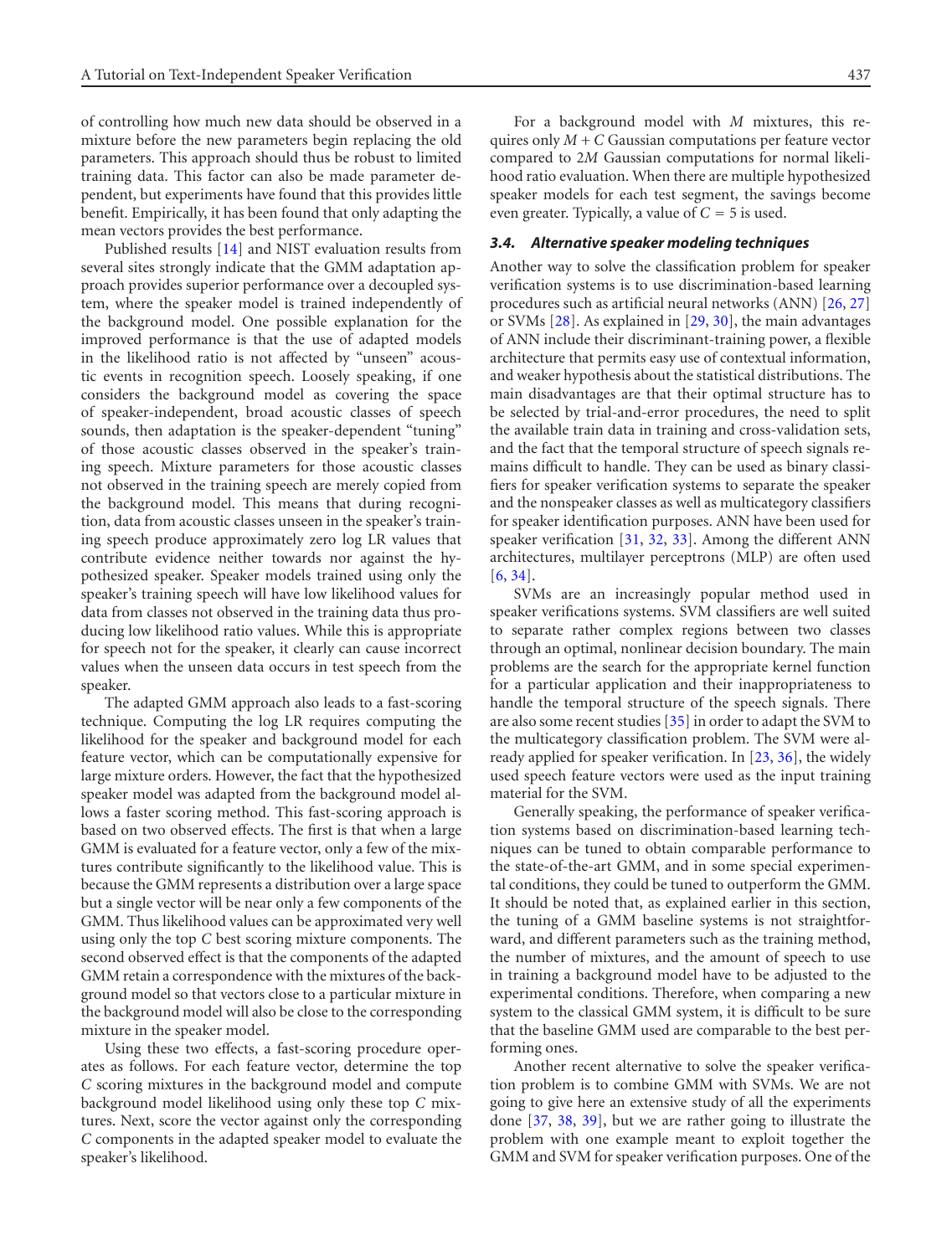problems with the speaker verification is the score normalization (see [Section 4\)](#page-8-0). Because SVM are well suited to determine an optimal hyperplan separating data belonging to two classes, one way to use them for speaker verification is to separate the likelihood client and nonclient values with an SVM. That was the idea implemented in [\[37](#page-18-13)], and an SVM was constructed to separate two classes, the clients from the impostors. The GMM technique was used to construct the input feature representation for the SVM classifier. The speaker GMM models were built by adaptation of the background model. The GMM likelihood values for each frame and each Gaussian mixture were used as the input feature vector for the SVM. This combined GMM-SVM method gave slightly better results than the GMM method alone. Several points should be emphasized: the results were obtained on a subset of NIST'1999 speaker verification data, only the Znorm was tested, and neither the GMM nor the SVM parameters were thoroughly adjusted. The conclusion is that the results demonstrate the feasibility of this technique, but in order to fully exploit these two techniques, more work should be done.

#### <span id="page-8-0"></span>**4. NORMALIZATION**

## *4.1. Aims of score normalization*

The last step in speaker verification is the decision making. This process consists in comparing the likelihood resulting from the comparison between the claimed speaker model and the incoming speech signal with a decision threshold. If the likelihood is higher than the threshold, the claimed speaker will be accepted, else rejected.

The tuning of decision thresholds is very troublesome in speaker verification. If the choice of its numerical value remains an open issue in the domain (usually fixed empirically), its reliability cannot be ensured while the system is running. This uncertainty is mainly due to the score variability between trials, a fact well known in the domain.

This score variability comes from different sources. First, the nature of the enrollment material can vary between the speakers. The differences can also come from the phonetic content, the duration, the environment noise, as well as the quality of the speaker model training. Secondly, the possible mismatch between enrollment data (used for speaker modeling) and test data is the main remaining problem in speaker recognition. Two main factors may contribute to this mismatch: the speaker him-/herself through the intraspeaker variability (variation in speaker voice due to emotion, health state, and age) and some environment condition changes in transmission channel, recording material, or acoustical environment. On the other hand, the interspeaker variability (variation in voices between speakers), which is a particular issue in the case of speaker-independent threshold-based system, has to be also considered as a potential factor affecting the reliability of decision boundaries. Indeed, as this interspeaker variability is not directly measurable, it is not straightforward to protect the speaker verification system (through the decision making process) against all potential impostor

attacks. Lastly, as for the training material, the nature and the quality of test segments influence the value of the scores for client and impostor trials.

Score normalization has been introduced explicitly to cope with score variability and to make speaker-independent decision threshold tuning easier.

#### *4.2. Expected behavior of score normalization*

Score normalization techniques have been mainly derived from the study of Li and Porter [\[40](#page-18-16)]. In this paper, large variances had been observed from both distributions of client scores (intraspeaker scores) and impostor scores (interspeaker scores) during speaker verification tests. Based on these observations, the authors proposed solutions based on impostor score distribution normalization in order to reduce the overall score distribution variance (both client and impostor distributions) of the speaker verification system. The basic of the normalization technique is to center the impostor score distribution by applying on each score generated by the speaker verification system the following normalization. Let  $L_\lambda(X)$  denote the score for speech signal *X* and speaker model  $\lambda$ . The normalized score  $\widetilde{L}_{\lambda}(X)$  is then given as follows:

<span id="page-8-1"></span>
$$
\widetilde{L}_{\lambda}(X) = \frac{L_{\lambda}(X) - \mu_{\lambda}}{\sigma_{\lambda}},\tag{16}
$$

where  $\mu_{\lambda}$  and  $\sigma_{\lambda}$  are the normalization parameters for speaker *λ*. Those parameters need to be estimated.

The choice of normalizing the impostor score distribution (as opposed to the client score distribution) was initially guided by two facts. First, in real applications and for text-independent systems, it is easy to compute impostor score distributions using pseudo-impostors, but client distributions are rarely available. Secondly, impostor distribution represents the largest part of the score distribution variance. However, it would be interesting to study client score distribution (and normalization), for example, in order to determine theoretically the decision threshold. Nevertheless, as seen previously, it is difficult to obtain the necessary data for real systems and only few current databases contain enough data to allow an accurate estimate of client score distribution.

#### *4.3. Normalization techniques*

Since the study of Li and Porter [\[40](#page-18-16)], various kinds of score normalization techniques have been proposed in the literature. Some of them are briefly described in the following section.

# *World-model and cohort-based normalizations*

This class of normalization techniques is a particular case: it relies more on the estimation of antispeaker hypothesis ("the target speaker does not pronounce the record") in the Bayesian hypothesis test than on a normalization scheme. However, the effects of this kind of techniques on the different score distributions are so close to the normalization method ones that we have to present here.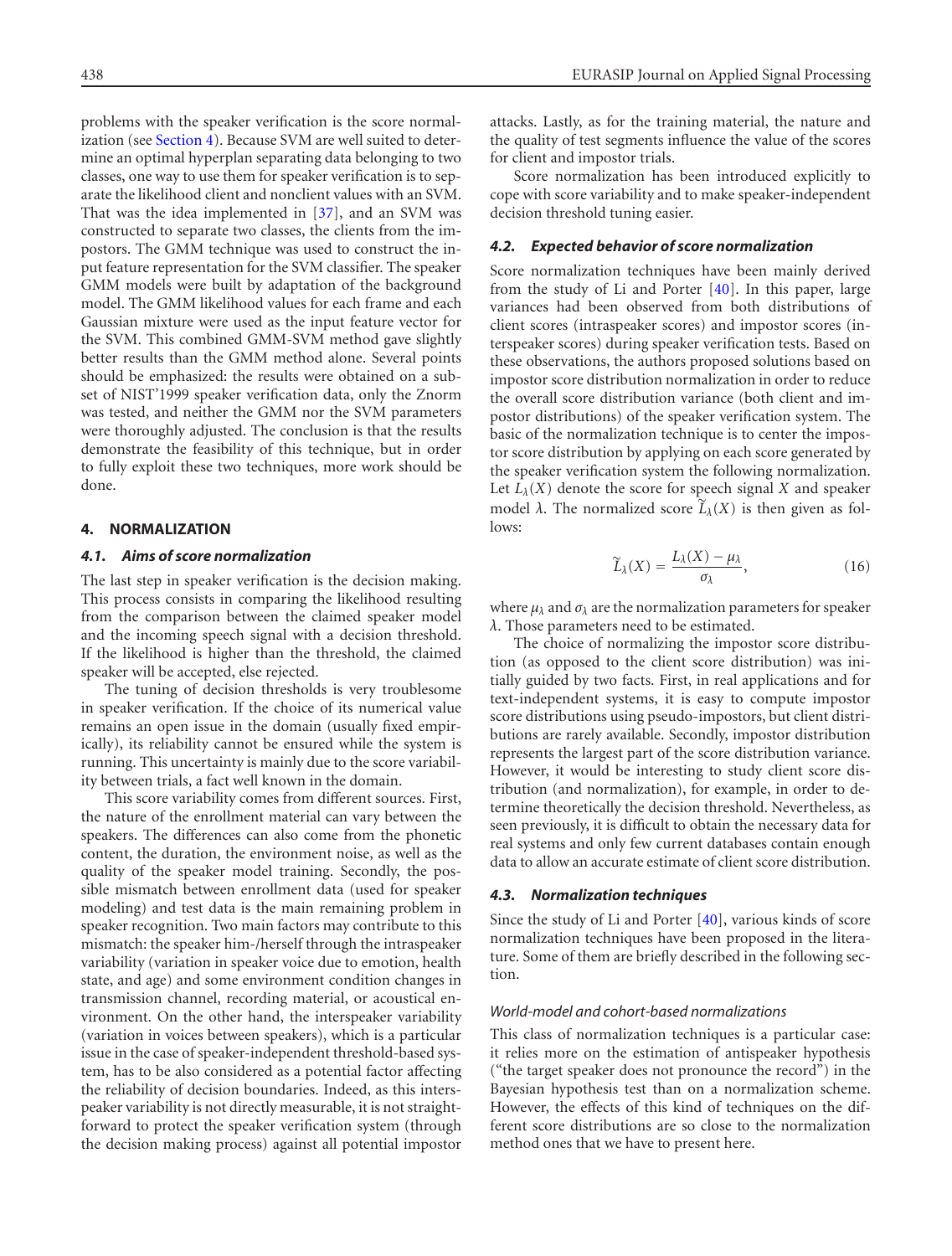The first proposal came from Higgins et al. in 1991 [\[9\]](#page-17-8), followed by Matsui and Furui in 1993 [\[41\]](#page-18-17), for which the normalized scores take the form of a ratio of likelihoods as follows:

$$
\widetilde{L}_{\lambda}(X) = \frac{L_{\lambda}(X)}{L_{\overline{\lambda}}(X)}.\tag{17}
$$

For both approaches, the likelihood  $L_{\overline{\lambda}}(y)$  was estimated from a cohort of speaker models. In [\[9](#page-17-8)], the cohort of speakers (also denoted as a cohort of impostors) was chosen to be close to speaker  $\lambda$ . Conversely, in [\[41](#page-18-17)], the cohort of speakers included speaker *λ*. Nevertheless, both normalization schemes equally improve speaker verification performance.

In order to reduce the amount of computation, the cohort of impostor models was replaced later with a unique model learned using the same data as the first ones. This idea is the basic of world-model normalization (the world model is also named "background model") firstly introduced by Carey et al. [\[13](#page-17-12)]. Several works showed the interest in world-model-based normalization [\[14,](#page-17-13) [17](#page-17-16), [42](#page-18-18)].

All the other normalizations discussed in this paper are applied on world-model normalized scores (commonly named likelihood ratio in the way of statistical approaches), that is,  $\widetilde{L}_{\lambda}(X) = \Lambda_{\lambda}(X)$ .

#### *Centered/reduced impostor distribution*

This family of normalization techniques is the most used. It is directly derived from [\(16\)](#page-8-1), where the scores are normalized by subtracting the mean and then dividing by the standard deviation, both estimated from the (pseudo)impostor score distribution. Different possibilities are available to compute the impostor score distribution.

#### *Znorm*

The zero normalization (Znorm) technique is directly derived from the work done in [\[40\]](#page-18-16). It has been massively used in speaker verification in the middle of the nineties. In practice, a speaker model is tested against a set of speech signals produced by some impostor, resulting in an impostor similarity score distribution. Speaker-dependent mean and variance—normalization parameters—are estimated from this distribution and applied (see [\(16\)](#page-8-1) on similarity scores yielded by the speaker verification system when running. One of the advantages of Znorm is that the estimation of the normalization parameters can be performed offline during speaker model training.

#### *Hnorm*

By observing that, for telephone speech, most of the client speaker models respond differently according to the handset type used during testing data recording, Reynolds [\[43](#page-18-19)] had proposed a variant of Znorm technique, named handset normalization (Hnorm), to deal with handset mismatch between training and testing.

Here, handset-dependent normalization parameters are estimated by testing each speaker model against handset-

dependent speech signals produced by impostors. During testing, the type of handset relating to the incoming speech signal determines the set of parameters to use for score normalization.

# *Tnorm*

Still based on the estimate of mean and variance parameters to normalize impostor score distribution, test-normalization (Tnorm), proposed in [\[44\]](#page-18-20), differs from Znorm by the use of impostor models instead of test speech signals. During testing, the incoming speech signal is classically compared with claimed speaker model as well as with a set of impostor models to estimate impostor score distribution and normalization parameters consecutively. If Znorm is considered as a speaker-dependent normalization technique, Tnorm is a test-dependent one. As the same test utterance is used during both testing and normalization parameter estimate, Tnorm avoids a possible issue of Znorm based on a possible mismatch between test and normalization utterances. Conversely, Tnorm has to be performed online during testing.

#### *HTnorm*

Based on the same observation as Hnorm, a variant of Tnorm has been proposed, named HTnorm, to deal with handset-type information. Here, handset-dependent normalization parameters are estimated by testing each incoming speech signal against handset-dependent impostor models. During testing, the type of handset relating to the claimed speaker model determines the set of parameters to use for score normalization.

# *Cnorm*

Cnorm was introduced by Reynolds during NIST 2002 speaker verification evaluation campaigns in order to deal with cellular data. Indeed, the new corpus (Switchboard cellular phase 2) is composed of recordings obtained using different cellular phones corresponding to several unidentified handsets. To cope with this issue, Reynolds proposed a blind clustering of the normalization data followed by an Hnormlike process using each cluster as a different handset.

This class of normalization methods offers some advantages particularly in the framework of NIST evaluations (text independent speaker verification using long segments of speech—30 seconds in average for tests and 2 minutes for enrollment). First, both the method and the impostor distribution model are simple, only based on mean and standard deviation computation for a given speaker (even if Tnorm complicates the principle by the need of online processing). Secondly, the approach is well adapted to a textindependent task, with a large amount of data for enrollment. These two points allow to find easily pseudo-impostor data. It seems more difficult to find these data in the case of a user-password-based system, where the speaker chooses his password and repeats it three or four times during the enrollment phase only. Lastly, modeling only the impostor distribution is a good way to set a threshold according to the global false acceptance error and reflects the NIST scoring strategy.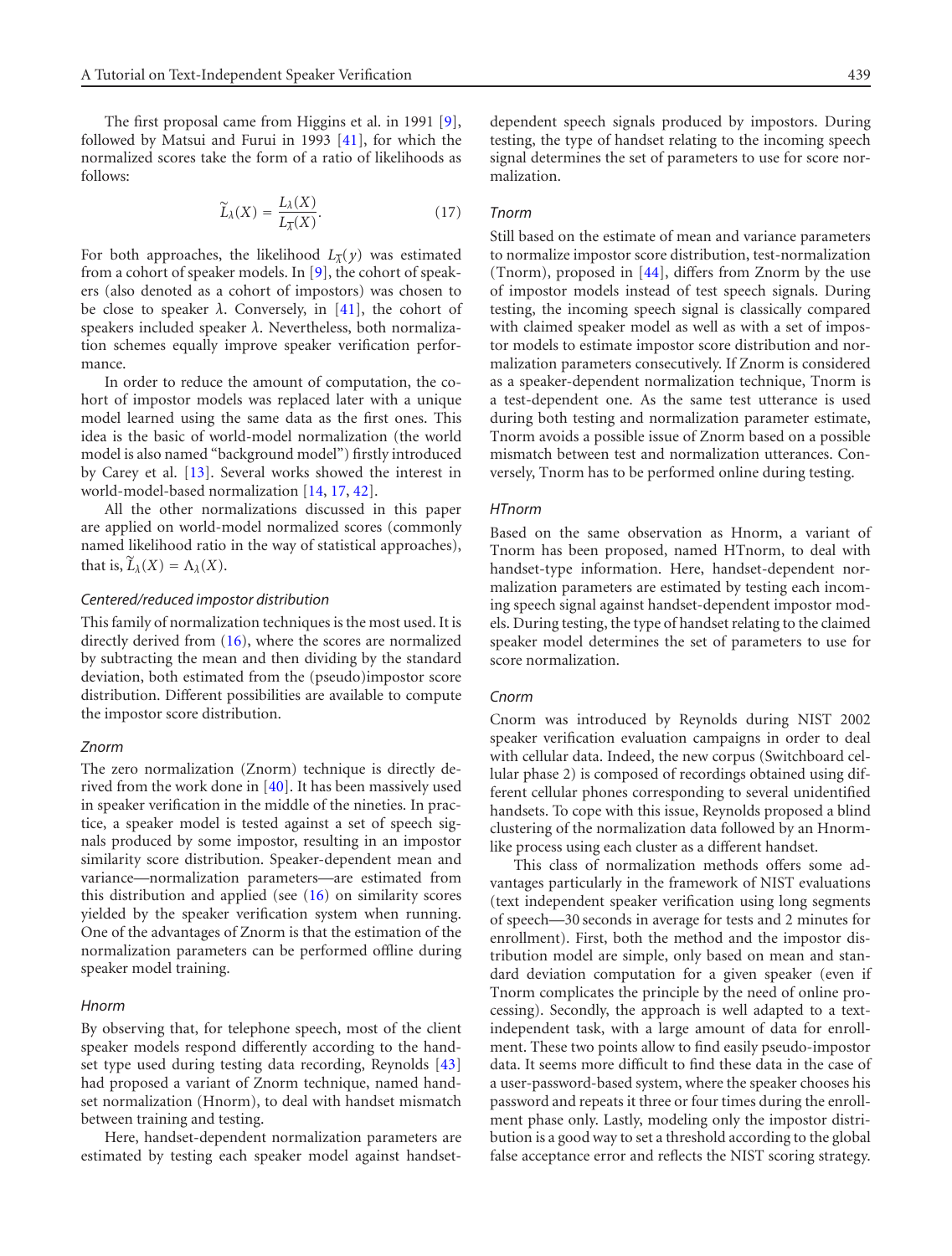For a commercial system, the level of false rejection is critical and the quality of the system is driven by the quality reached for the "worse" speakers (and not for the average).

## *Dnorm*

Dnorm was proposed by Ben et al. in 2002 [\[45](#page-18-21)]. Dnorm deals with the problem of pseudo-impostor data availability by generating the data using the world model. A Monte Carlo-based method is applied to obtain a set of client and impostor data, using, respectively, client and world models. The normalized score is given by

$$
\widetilde{L}_{\lambda}(X) = \frac{L_{\lambda}(X)}{\mathrm{KL}(2(\lambda, \overline{\lambda})},\tag{18}
$$

where  $KL2(\lambda, \overline{\lambda})$  is the estimate of the symmetrized Kullback-Leibler distance between the client and world models. The estimation of the distance is done using Monte-Carlo generated data. As for the previous normalizations, Dnorm is applied on likelihood ratio, computed using a world model.

Dnorm presents the advantage not to need any normalization data in addition to the world model. As Dnorm is a recent proposition, future developments will show if the method could be applied in different applications like password-based systems.

#### *WMAP*

WMAP is designed for multirecognizer systems. The technique focuses on the meaning of the score and not only on normalization. WMAP, proposed by Fredouille et al. in 1999 [\[46](#page-18-22)], is based on the Bayesian decision framework. The originality is to consider the two classical speaker recognitionhypotheses in the score space and not in the acoustic space. The final score is the a posteriori probability to obtain the score given the target hypothesis:

WMAP 
$$
(L_{\lambda}(X))
$$
  
= 
$$
\frac{P_{Target} \cdot p(L_{\lambda}(X)|Target)}{P_{Target} \cdot p(L_{\lambda}(X)|Target) + P_{Imp} \cdot p(L_{\lambda}(X)|Imp)},
$$
(19)

where  $P_{\text{Target}}$  (resp.,  $P_{\text{Imp}}$ ) is the a priori probability of a target test (resp., an impostor test) and  $p(L_\lambda(X) | \text{Target})$  (resp.,  $p(L_\lambda(X)|\text{Imp})$ ) is the probability of score  $L_\lambda(X)$  given the hypothesis of a target test (resp., an impostor test).

The main advantage of the WMAP<sup>6</sup> normalization is to produce meaningful normalized score in the probability space. The scores take the quality of the recognizer directly into account, helping the system design in the case of multiple recognizer decision fusion.

The implementation proposed by Fredouille in 1999 used an empirically approach and nonparametric models for estimating the target and impostor score probabilities.

#### *4.4. Discussion*

Through the various experiments achieved on the use of normalization in speaker verification, different points may be highlighted. First of all, the use of prior information like the handset type or gender information during normalization parameter computation is relevant to improve performance (see  $[43]$  for experiments on Hnorm and  $[44]$  $[44]$  for experiment on HTnorm).

Secondly, HTnorm seems better than the other kind of normalization as shown during the 2001 and 2002 NIST evaluation campaigns. Unfortunately, HTnorm is also the most expensive in computational time and requires estimating normalization parameters during testing. The solution proposed in [\[45\]](#page-18-21), Dnorm normalization, may be a promising alternative since the computational time is significantly reduced and no impostor population is required to estimate normalization parameters. Currently, Dnorm performs as well as Znorm technique [\[45](#page-18-21)]. Further work is expected in order to integrate prior information like handset type to Dnorm and to make it comparable with Hnorm and HTnorm. WMAP technique exhibited interesting performance (same level as Znorm but without any knowledge about the real target speaker—normalization parameters are learned a priori using a separate set of speakers/tests). However, the technique seemed difficult to apply in a target speakerdependent mode, since few speaker data are not sufficient to learn the normalization models. A solution could be to generate data, as done in the Dnorm approach, to estimate the score models Target and Imp (impostor) directly from the models.

Finally, as shown during the 2001 and 2002 NIST evaluation campaigns, the combination of different kinds of normalization (e.g., HTnorm & Hnorm, Tnorm & Dnorm) may lead to improved speaker verification performance. It is interesting to note that each winning normalization combination relies on the association between a "learning condition" normalization (Znorm, Hnorm, and Dnorm) and a "testbased" normalization (HTnorm and Tnorm).

However, this behavior of current speaker verification systems which require score normalization to perform better may lead to question the relevancy of techniques used to obtain these scores. The state-of-the-art text-independent speaker recognition techniques associate one or several parameterization level normalizations (CMS, feature variance normalization, feature warping, etc.) with a world model normalization and one or several score normalizations. Moreover, the speaker models are mainly computed by adapting a world/background model to the client enrollment data which could be considered as a "model" normalization.

Observing that at least four different levels of normalization are used, the question remains: is the front-end processing, the statistical techniques (like GMM) the best way of modeling speaker characteristics and speech signal variability, including mismatch between training and testing data? After many years of research, speaker verification still remains an open domain.

<sup>6</sup>The method is called WMAP as it is a maximum a posteriori approach applied on likelihood ratio where the denominator is computed using a world model.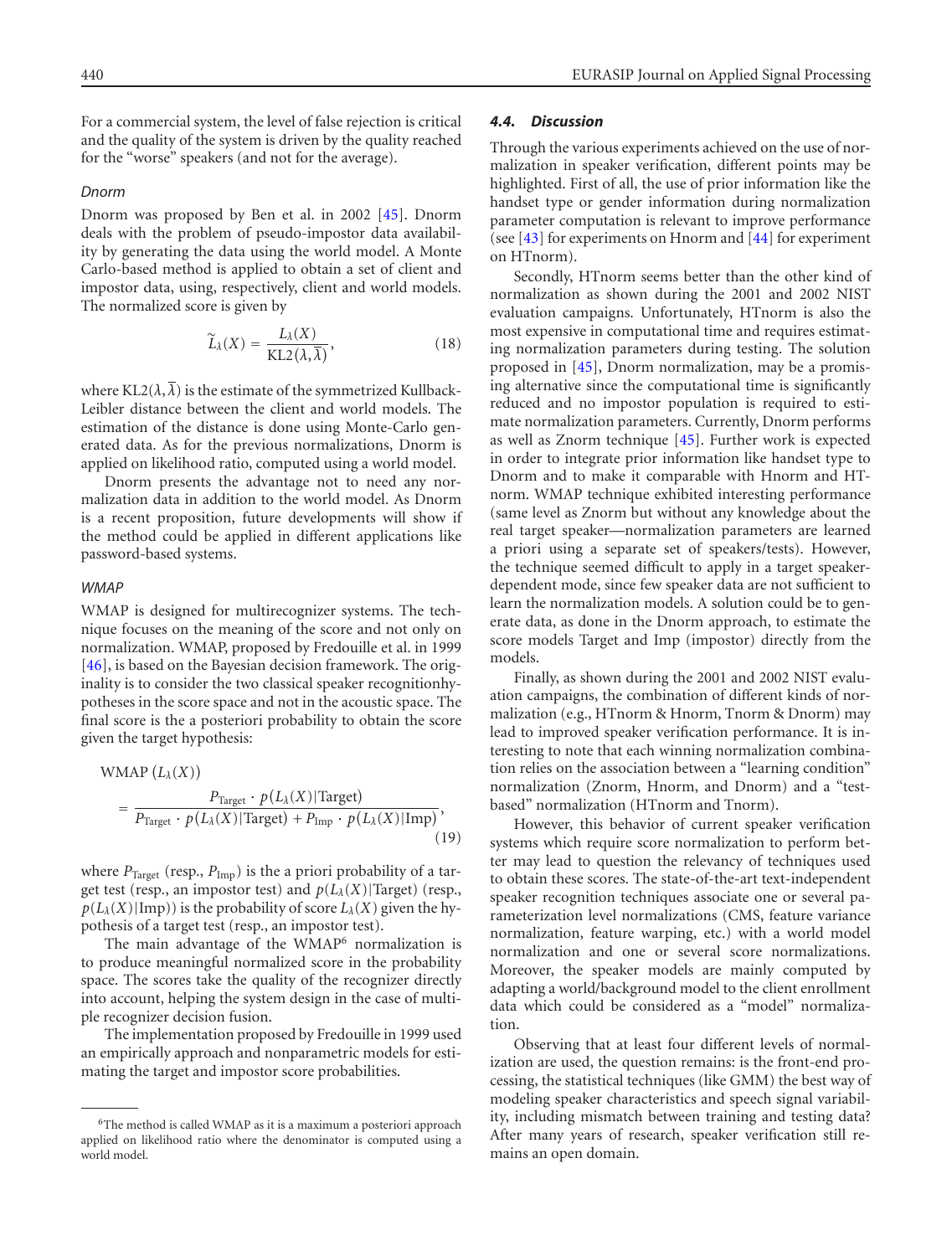## <span id="page-11-0"></span>**5. EVALUATION**

# *5.1. Types of errors*

Two types of errors can occur in a speaker verification system, namely, false rejection and false acceptance. A false rejection (or nondetection) error happens when a valid identity claim is rejected. A false acceptance (or false alarm) error consists in accepting an identity claim from an impostor. Both types of error depend on the threshold *θ* used in the decision making process. With a low threshold, the system tends to accept every identity claim thus making few false rejections and lots of false acceptances. On the contrary, if the threshold is set to some high value, the system will reject every claim and make very few false acceptances but a lot of false rejections. The couple (false alarm error rate, false rejection error rate) is defined as the *operating point* of the system. Defining the operating point of a system, or, equivalently, setting the decision threshold, is a trade-off between the two types of errors.

In practice, the false alarm and nondetection error rates, denoted by  $P_{fa}$  and  $P_{fr}$ , respectively, are measured experimentally on a test corpus by counting the number of errors of each type. This means that large test sets are required to be able to measure accurately the error rates. For clear methodological reasons, it is crucial that none of the test speakers, whether true speakers or impostors, be in the training and development sets. This excludes, in particular, using the same speakers for the background model and for the tests. However, it may be possible to use speakers referenced in the test database as impostors. This should be avoided whenever discriminative training techniques are used or if across speaker normalization is done since, in this case, using referenced speakers as impostors would introduce a bias in the results.

# *5.2. DET curves and evaluation functions*

As mentioned previously, the two error rates are functions of the decision threshold. It is therefore possible to represent the performance of a system by plotting  $P_{fa}$  as a function of *P*fr. This curve, known as the system operating characteristic, is monotonous and decreasing. Furthermore, it has become a standard to plot the error curve on a normal deviate scale [\[47](#page-18-23)] in which case the curve is known as the detection error trade-offs (DETs) curve. With the normal deviate scale, a speaker recognition system whose true speaker and impostor scores are Gaussians with the same variance will result in a linear curve with a slope equal to −1. The better the system is, the closer to the origin the curve will be. In practice, the score distributions are not exactly Gaussians but are quite close to it. The DET curve representation is therefore more easily readable and allows for a comparison of the system's performances on a large range of operating conditions. [Figure 6](#page-11-1) shows a typical example of a DET curves.

Plotting the error rates as a function of the threshold is a good way to compare the potential of different methods in laboratory applications. However, this is not suited for the evaluation of operating systems for which the threshold has been set to operate at a given point. In such a case, systems are evaluated according to a cost function which takes into



Figure 6: Example of a DET curve.

<span id="page-11-1"></span>account the two error rates weighted by their respective costs, that is  $C = C_{fa}P_{fa} + C_{fr}P_{fr}$ . In this equation,  $C_{fa}$  and  $C_{fr}$  are the costs given to false acceptances and false rejections, respectively. The cost function is minimal if the threshold is correctly set to the desired operating point. Moreover, it is possible to directly compare the costs of two operating systems. If normalized by the sum of the error costs, the cost *C* can be interpreted as the mean of the error rates, weighted by the cost of each error.

Other measures are sometimes used to summarize the performance of a system in a single figure. A popular one is the equal error rate (EER) which corresponds to the operating point where  $P_{fa} = P_{fr}$ . Graphically, it corresponds to the intersection of the DET curve with the first bisector curve. The EER performance measure rarely corresponds to a realistic operating point. However, it is a quite popular measure of the ability of a system to separate impostors from true speakers. Another popular measure is the half total error rate (HTER) which is the average of the two error rates  $P_{fa}$  and  $P_{fr}$ . It can also be seen as the normalized cost function assuming equal costs for both errors.

Finally, we make the distinction between a cost obtained with a system whose operating point has been set up on development data and a cost obtained with a posterior minimization of the cost function. The latter is always to the advantage of the system but does not correspond to a realistic evaluation since it makes use of the test data. However, the difference between those two costs can be used to evaluate the quality of the decision making module (in particular, it evaluates how well the decision threshold has been set).

# *5.3. Factors affecting the performance and evaluation paradigm design*

There are several factors affecting the performance of a speaker verification system. First, several factors have an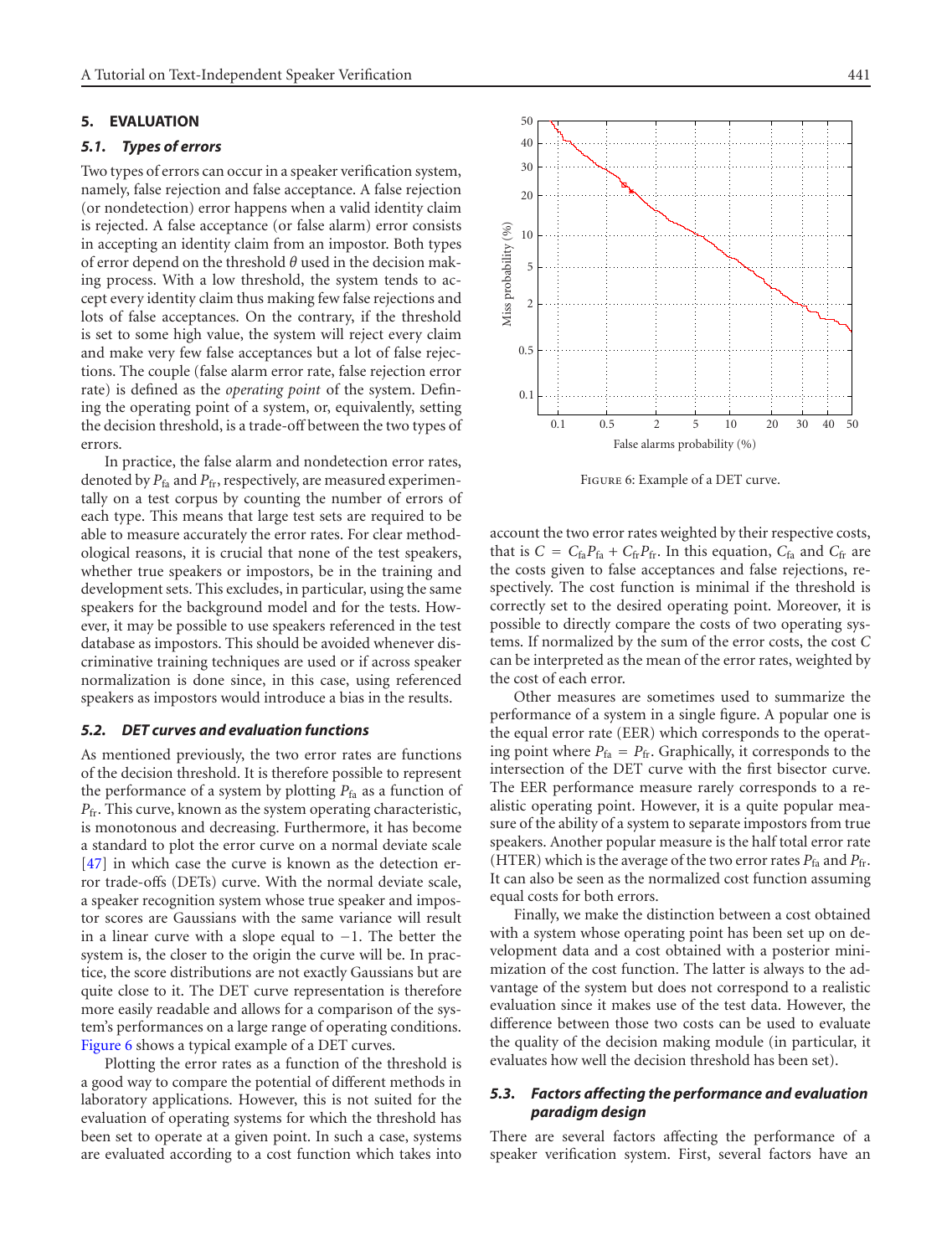impact on the quality of the speech material recorded. Among others, these factors are the environmental conditions at the time of the recording (background noise or not), the type of microphone used, and the transmission channel bandwidth and compression if any (high bandwidth speech, landline and cell phone speech, etc.). Second are factors concerning the speakers themselves and the amount of training data available. These factors are the number of training sessions and the time interval between those sessions (several training sessions over a long period of time help coping with the long-term variability of speech), the physical and emotional state of the speaker (under stress or ill), the speaker cooperativeness (does the speaker want to be recognized or does the impostor really want to cheat, is the speaker familiar with the system, and so forth). Finally, the system performance measure highly depends on the test set complexity: cross gender trials or not, test utterance duration, linguistic coverage of those utterances, and so forth. Ideally, all those factors should be taken into account when designing evaluation paradigms or when comparing the performance of two systems on different databases. The excellent performance obtained in artificial good conditions (quiet environment, high-quality microphone, consecutive recordings of the training and test material, and speaker willing to be identified) rapidly degrades in real-life applications.

Another factor affecting the performance worth noting is the test speakers themselves. Indeed, it has been observed several times that the distribution of errors varies greatly between speakers [\[48](#page-18-24)]. A small number of speakers (goats) are responsible for most of the nondetection errors, while another small group of speakers (lambs) are responsible for the false acceptance errors. The performance computed by leaving out these two small groups are clearly much better. Evaluating the performance of a system after removing a small percentage of the speakers whose individual error rates are the higher may be interesting in commercial applications where it is better to have a few unhappy customers (for which an alternate solution to speaker verification can be envisaged) than many ones.

# *5.4. Typical performance*

It is quite impossible to give a complete overview of the speaker verification systems because of the great diversity of applications and experimental conditions. However, we conclude this section by giving the performance of some systems trained and tested with an amount of data reasonable in the context of an application (one or two training sessions and test utterances between 10 and 30 seconds).

For good recording conditions and for text-dependent applications, the EER can be as low 0.5% (YOHO database), while text-dependent applications usually have EERs above 2%. In the case of telephone speech, the degradation of the speech quality directly impacts the error rates which then range from 2% EER for speaker verification on 10 digit strings (SESP database) to about 10% on conversational speech (Switchboard).

# <span id="page-12-0"></span>**6. EXTENSIONS OF SPEAKER VERIFICATION**

Speaker verification supposes that training and test are composed of monospeaker records. However, it is necessary for some applications to detect the presence of a given speaker within multispeaker audio streams. In this case, it may also be relevant to determine who is speaking when. To handle this kind of tasks, several extensions of speaker verification to multispeaker case have been defined. The three most common ones are briefly described below.

- (i) The *n*-speaker detection is similar to speaker verification [\[49\]](#page-18-25). It consists in determining whether a target speaker speaks in a conversation involving two speakers or more. The difference from speaker verification is that the test recording contains the whole conversation with utterances from various speakers [\[50,](#page-18-26) [51](#page-18-27)].
- (ii) Speaker tracking [\[49](#page-18-25)] consists in determining if and when a target speaker speaks in a multispeaker record. The additional work as compared to the *n*-speaker detection is to specify the target speaker speech segments (begin and end times of each speaker utterance)  $[51, 52]$  $[51, 52]$  $[51, 52]$  $[51, 52]$ .
- (iii) Segmentation is close to speaker tracking except that no information is provided on speakers. Neither speaker training data nor speaker ID is available. The number of speakers is also unknown. Only test data is available. The aim of the segmentation task is to determine the number of speakers and when they speak [\[53](#page-18-29), [54,](#page-18-30) [55](#page-18-31), [56,](#page-19-0) [57,](#page-19-1) [58](#page-19-2), [59\]](#page-19-3). This problem corresponds to a blind classification of the data. The result of the segmentation is a partition in which every class is composed of segments of one speaker.

In the *n*-speaker detection and speaker tracking tasks as described above, the multispeaker aspect concerned only the test records. Training records were supposed to be monospeaker. An extension of those tasks consists in having multispeaker records for training too, with the target speaker speaking in all these records. The training phase then gets more complex, requiring speaker segmentation of the training records to extract information relevant to the target speaker.

Most of those tasks, including speaker verification, were proposed in the NIST SRE campaigns to evaluate and compare performance of speaker recognition methods for monoand multispeaker records (test and/or training). While the set of proposed tasks was initially limited to speaker verification task in monospeaker records, it has been enlarged over the years to cover common problems found in real-world applications.

# <span id="page-12-1"></span>**7. APPLICATIONS OF SPEAKER VERIFICATION**

There are many applications to speaker verification. The applications cover almost all the areas where it is desirable to secure actions, transactions, or any type of interactions by identifying or authenticating the person making the transaction. Currently, most applications are in the banking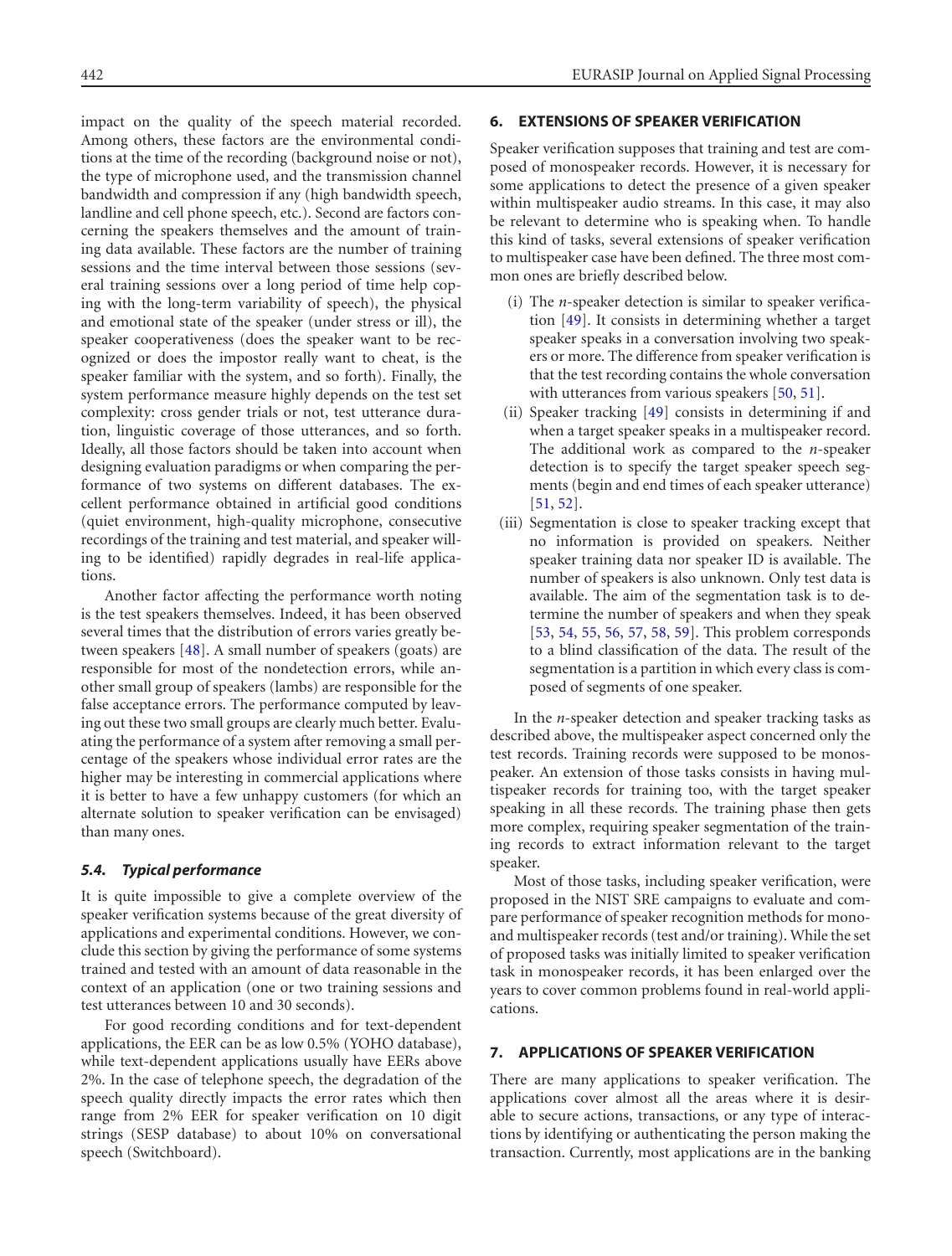and telecommunication areas. Since the speaker recognition technology is currently not absolutely reliable, such technology is often used in applications where it is interesting to diminish frauds but for which a certain level of fraud is acceptable. The main advantages of voice-based authentication are its low implementation cost and its acceptability by the end users, especially when associated with other vocal technologies.

Regardless of forensic applications, there are four areas where speaker recognition can be used: access control to facilities, secured transactions, over a network (in particular, over the telephone), structuring audio information, and games. We briefly review those various families of applications.

# *7.1. On-site applications*

On-site applications regroup all the applications where the user needs to be in front of the system to be authenticated. Typical examples are access control to some facilities (car, home, warehouse), to some objects (locksmith), or to a computer terminal. Currently, ID verification in such context is done by mean of a key, a badge or a password, or personal identification number (PIN).

For such applications, the environmental conditions in which the system is used can be easily controlled and the sound recording system can be calibrated. The authentication can be done either locally or remotely but, in the last case, the transmission conditions can be controlled. The voice characteristics are supplied by the user (e.g., stored on a chip card). This type of application can be quite dissuasive since it is always possible to trigger another authentication mean in case of doubt. Note that many other techniques can be used to perform access control, some of them being more reliable than speaker recognition but often more expensive to implement. There are currently very few access control applications developed, none on a large scale, but it is quite probable that voice authentication will increase in the future and will find its way among the other verification techniques.

# *7.2. Remote applications*

Remote applications regroup all the applications where the access to the system is made through a remote terminal, typically a telephone or a computer. The aim is to secure the access to reserved services (telecom network, databases, web sites, etc.) or to authenticate the user making a particular transaction (e-trade, banking transaction, etc.). In this context, authentication currently relies on the use of a PIN, sometimes accompanied by the identification of the remote terminal (e.g., caller's phone number).

For such applications, the signal quality is extremely variable due to the different types of terminals and transmission channels, and can sometimes be very poor. The vocal characteristics are usually stored on a server. This type of applications is not very dissuasive since it is nearly impossible to trace the impostor. However, in case of doubt, a human interaction is always possible. Nevertheless, speaker verification remains the most natural user verification modality in this case and the easiest one to implement, along with PIN

codes, since it does not require any additional sensors. Some commercial applications in the banking and telecommunication areas are now relying on speaker recognition technology to increase the level of security in a way transparent to the user. The application profile is usually designed to reduce the number of frauds. Moreover, speaker recognition over the phone complements nicely voice-driven applications from the technological and ergonomic point of views.

# *7.3. Information structuring*

Organizing the information in audio documents is a third type of applications where speaker recognition technology is involved. Typical examples of the applications are the automatic annotation of audio archives, speaker indexing of sound tracks, and speaker change detection for automatic subtitling. The need for such applications comes from the movie industry and from the media related industry. However, in a near future, the information structuring applications should expand to other areas, such as automatic meeting recording abstracting.

The specificities of those types of applications are worth mentioning and, in particular, the huge amount of training data for some speakers and the fact that the processing time is not an issue, thus making possible the use of multipass systems. Moreover, the speaker variability within a document is reduced. However, since speaker changes are not known, the verification task goes along with a segmentation task eventually complicated by the fact that the number of speakers is not known and several persons may speak simultaneously. This application area is rapidly growing, and in the future, browsing an audio document for a given program, a given topic, or a given speaker will probably be as natural as browsing textual documents is today. Along with speech/music separation, automatic speech transcription, and keyword and keysound spotting, speaker recognition is a key technology for audio indexing.

# *7.4. Games*

Finally, another application area, rarely explored so far, is games: child toys, video games, and so forth. Indeed, games evolve toward a better interactivity and the use of player profiles to make the game more personal. With the evolution of computing power, the use of the vocal modality in games is probably only a matter of time. Among the vocal technologies available, speaker recognition certainly has a part to play, for example, to recognize the owner of a toy, to identify the various speakers, or even to detect the characteristics or the variations of a voice (e.g., imitation contest). One interesting point with such applications is that the level of performance can be a secondary issue since an error has no real impact. However, the use of speaker recognition technology in games is still a prospective area.

# <span id="page-13-0"></span>**8. ISSUES SPECIFIC TO THE FORENSIC AREA**

## *8.1. Introduction*

The term "forensic acoustics" has been widely used regarding police, judicial, and legal use of acoustics samples. This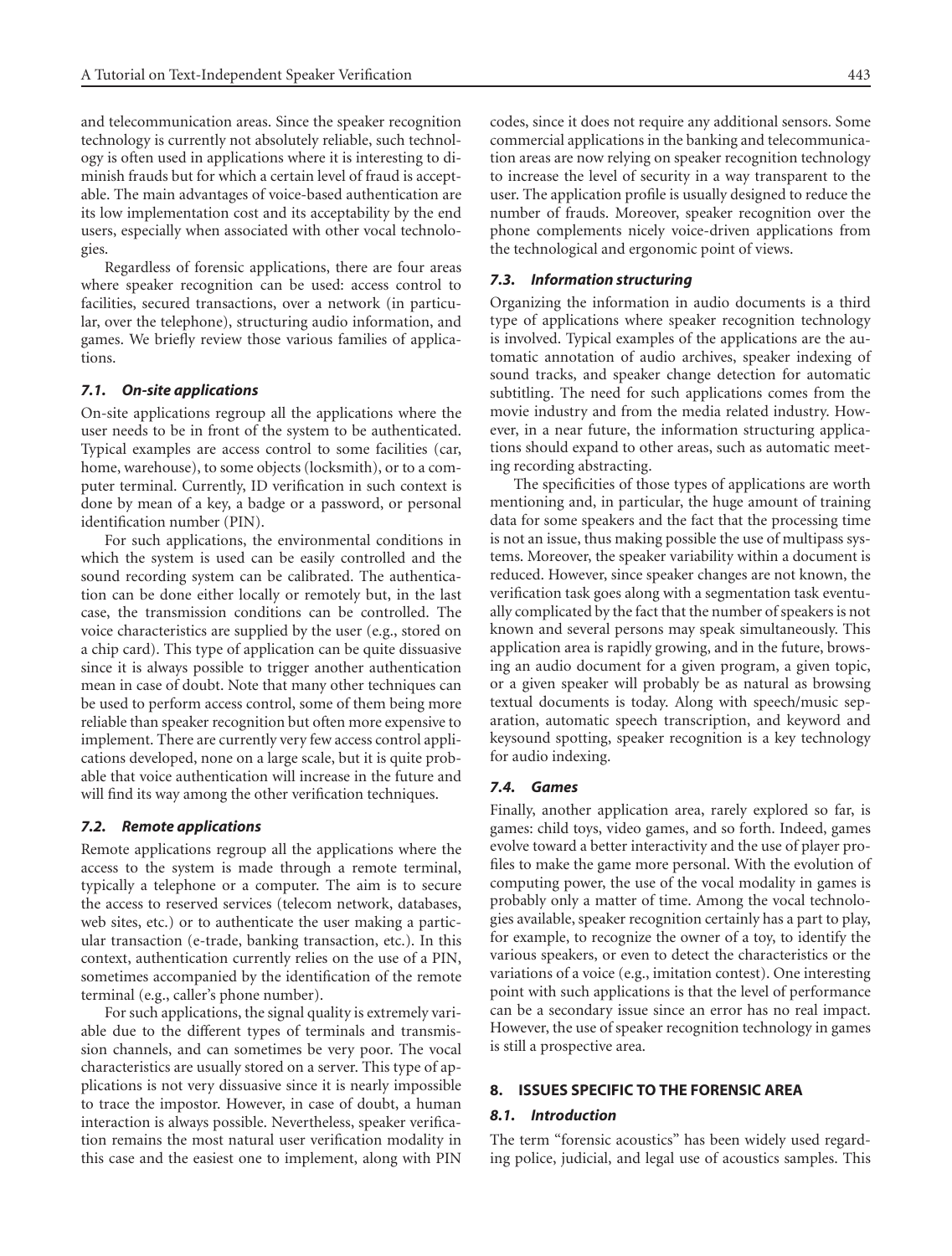wide area includes many different tasks, some of them being recording authentication, voice transcription, specific sound characterization, speaker profiling, or signal enhancement. Among all these tasks, forensic speaker recognition  $[60, 61, 62, 63, 64]$  $[60, 61, 62, 63, 64]$  $[60, 61, 62, 63, 64]$  $[60, 61, 62, 63, 64]$  $[60, 61, 62, 63, 64]$  $[60, 61, 62, 63, 64]$  $[60, 61, 62, 63, 64]$  $[60, 61, 62, 63, 64]$  $[60, 61, 62, 63, 64]$  $[60, 61, 62, 63, 64]$  stands out as far as it constitutes one of the more complex problems in this domain: the fact of determining whether a given speech utterance has been produced by a particular person. In this section, we will focus on this item, dealing with forensic conditions and speaker variability, forensic recognition in the past (speaker recognition by listening (SRL), and "voiceprint analysis"), and semi- and fully-automatic forensic recognition systems, discussing also the role of the expert in the whole process.

# *8.2. Forensic conditions and speaker variability*

In forensic speaker recognition, the disputed utterance, which constitutes the evidence, is produced in crime perpetration under realistic conditions. In most of the cases, this speech utterance is acquired by obtaining access to a telephone line, mainly in two different modalities: (i) an anonymous call or, when known or expected, (ii) a wiretapping process by police agents.

"Realistic conditions" is used here as an opposite term to "laboratory conditions" in the sense that no control, assumption, or forecast can be made with respect to acquisition conditions. Furthermore, the perpetrator is not a collaborative partner, but rather someone trying to impede that any finding derived from these recordings could help to convict him.

Consequently, these "realistic conditions" impose on speech signals a high degree of variability. All these sources of variability can be classified [\[65\]](#page-19-9) as follows:

- (i) peculiar intraspeaker variability: type of speech, gender, time separation, aging, dialect, sociolect, jargon, emotional state, use of narcotics, and so forth;
- (ii) forced intraspeaker variability: Lombard effect, external-influenced stress, and cocktail-party effect;
- (iii) channel-dependent external variability: type of handset and/or microphone, landline/mobile phone, communication channel, bandwidth, dynamic range, electrical and acoustical noise, reverberation, distortion, and so forth.

Forensic conditions will be reached when these variability factors that constitute the so-called "realistic conditions" emerge without any kind of principle, rule, or norm. So they might be present constantly on a call, or else arise and/or disappear suddenly, so affecting in a completely unforeseeable manner the whole process.

The problem will worsen if we consider the effect of these variability factors in the comparative analysis between the disputed utterances and the undisputed speech controls. Factors like time separation, type of speech, emotional state, speech duration, transmission channel, or recording equipment employed acquire—under these circumstances—a preeminent role.

#### *8.3. Forensic recognition in the past decades*

## *Speaker recognition by listening*

Regarding SRL [\[63](#page-19-7), [66](#page-19-10)], the first distinctive issue to consider makes reference to the condition of familiar or unfamiliar voices. Human beings show high recognition abilities with respect to well-known familiar voices, in which a longterm training process has been unconsciously accomplished. In this case, even linguistic variability (at prosodic, lexical, grammatical, or idiolectal levels) can be comprised within these abilities. The problem here arises when approaching the forensic recognition area in which experts always deal with unfamiliar voices. Since this long-term training cannot be easily reached even if enough speech material and time are available, expert recognition abilities in the forensic field will be affected by this lack.

Nevertheless, several conventional procedures have been traditionally established in order to perform forensic SRLbased procedures, depending upon the condition (expert/nonexpert) of the listener, namely,

- (1) by nonexperts: regarding nonexperts, which in the case of forensic cases include victims and witnesses, SRL refer to voice lineups. Many problems arise with these procedures, for both speakers and listeners, like size, auditory homogeneity, age, and sex; quantity of speech heard; and time delay between disputed and lineup utterances. Consequently, SRL by nonexperts is given just an indicative value, and related factors, like concordance with eyewitness, become key issues;
- (2) by experts: SRL by experts is a combination of two different approaches, namely,
	- (i) aural-perceptual approach which constitutes a detailed auditory analysis. This approach is organized in levels of speaker characterization, and within each level, several parameters are analyzed:
		- (a) voice characterization: pitch, timbre, fullness, and so forth;
	- (b) speech characterization: articulation, diction, speech rate, intonation, defects, and so forth;
	- (c) language characterization: dynamics, prosody, style, sociolect, idiolect, and so forth;
	- (ii) phonetic-acoustic approach which establishes a more precise and systematic computer-assisted analysis of auditory factors:
		- (a) formants: position, bandwidth, and trajectories;
		- (b) spectral energy, pitch, and pitch contour;
		- (c) time domain: duration of segments, rhythm, and jitter (interperiod short-term variability).

# *"Voiceprint" analysis and its controversy*

Spectrographic analysis was firstly applied to speaker recognition by Kersta, in 1962 [\[67\]](#page-19-11), giving rise to the term "voiceprint." Although he gave no details about his research tests and no documentation for his claim ("My claim to voice pattern uniqueness then rests on the improbability that two speakers would have vocal cavity dimensions and articulator use-patterns identical enough to confound voiceprint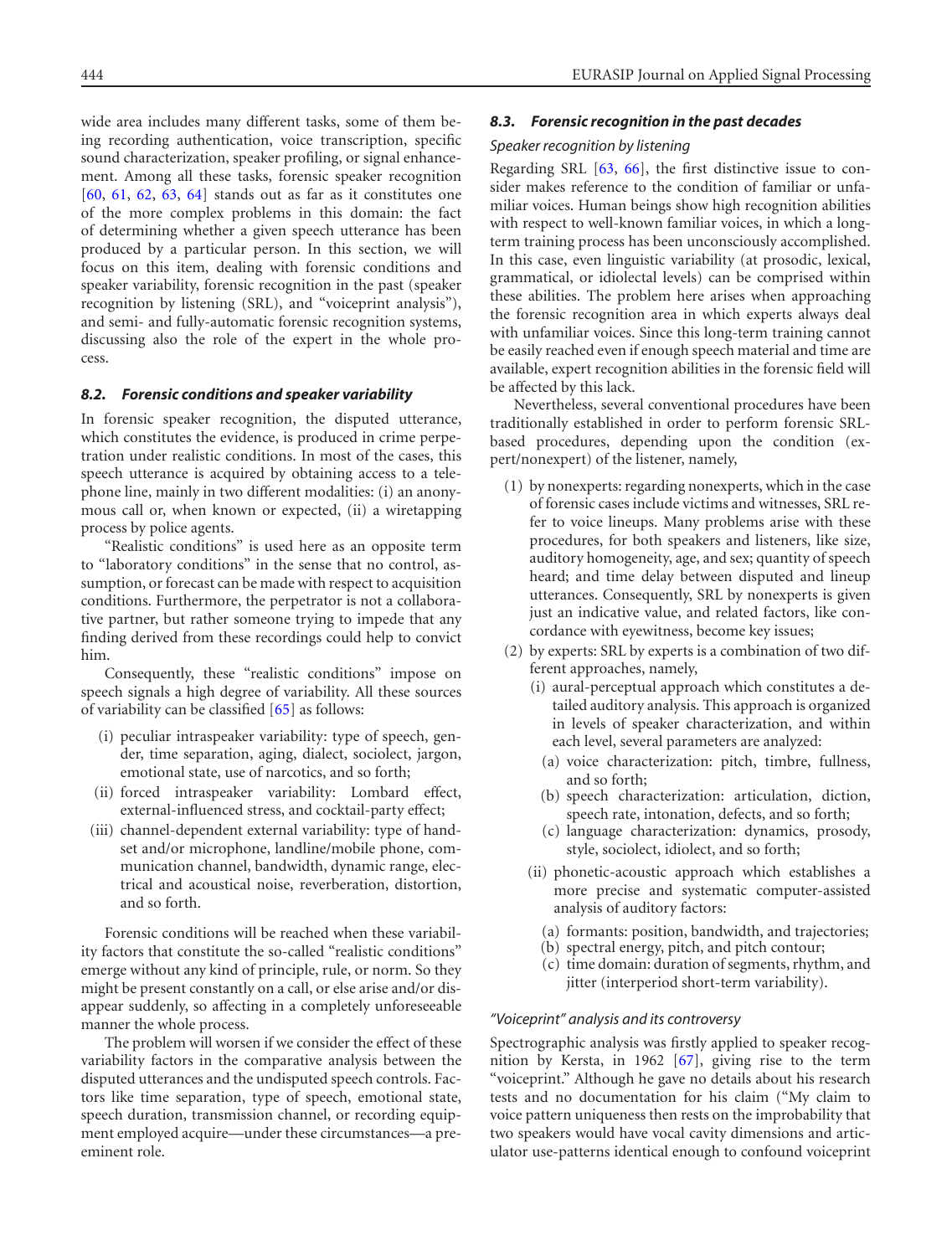identification methods"), he ensured that the decision about the uniqueness of the "voiceprint" of a given individual could be compared, in terms of confidence, to fingerprint analysis.

Nevertheless, in 1970, Bolt et al. [\[68\]](#page-19-12) denied that voiceprint analysis in forensic cases could be assimilated to fingerprint analysis, adducing that the physiological nature of fingerprints is clearly differentiated from the behavioral nature of speech (in the sense that speech is just a product of an underlying anatomical source, namely, the vocal tract); so speech analysis, with its inherent variability, cannot be reduced to a static pattern matching problem. These dissimilarities introduce a misleading comparison between fingerprint and speech, so the term voiceprint should be avoided. Based in this, Bolt et al. [\[69\]](#page-19-13) declared that voiceprint comparison was closer to aural discrimination of unfamiliar voices than to fingerprint discrimination.

In 1972, Tosi et al. [\[70](#page-19-14)] tried to demonstrate the reliability of voiceprint technique by means of a large-scale study in which they claimed that the scientific community had accepted the method by concluding that "if trained voiceprint examiners use listening and spectrogram they would achieve lower error rates in real forensic conditions than the experimental subjects did on laboratory conditions."

Later on, in 1973, Bolt et al. [\[69\]](#page-19-13) invalidated the preceding claim, as the method showed lack of scientific basis, specifically in practical conditions, and, in any case, real forensic conditions would decrease results with respect to those obtained in the study.

At the request of the FBI, and in order to solve this controversy, the National Academy of Sciences (NAS) authorized in 1976 the realization of a study. The conclusion of the committee was clear—the technical uncertainties were significant and forensic applications should be allowed with the utmost caution. Although forensic practice based on voiceprint analysis has been carried out since then [\[71\]](#page-19-15); from a scientific point of view, the validity and usability of the method in the forensic speaker recognition has been clearly set under suspect, as the technique is, as stated in [\[72](#page-19-16)], "subjective and not conclusive *...* . Consistent error rates cannot be obtained across different spectrographic studies." And, due to lack of quality, about 65% of the cases in a survey of 2, 000 [\[71](#page-19-15)] remain inadequate to conduct voice comparisons.

#### *8.4. Automatic speaker recognition in forensics*

#### *Semiautomatic systems*

Semiautomatic systems refer to systems in which a supervised selection of acoustic phonetic events, on the complete speech utterance, has to be accomplished prior to the computer-based analysis of the selected segment.

Several systems can be found in the literature [\[66](#page-19-10)], the most outstanding are the following: (i) SASIS [\[73](#page-19-17)], semiautomatic speaker identification system, developed by Rock-well International in the USA; (ii) AUROS [\[74](#page-19-18)], automatic recognition of speaker by computer, developed jointly by Philips GmbH and BundesKriminalAmt (BKA) in Germany; (iii) SAUSI [\[75\]](#page-19-19), semiautomatic speaker identification system, developed by the University of Florida; (iv) CAVIS [\[76\]](#page-19-20),

computer assisted voice identification system, developed by Los Angeles County Sheriff's Department, from 1985; or (v) IDEM [\[77](#page-19-21)], developed by Fundazione Ugo Bordoni in Rome, Italy.

Most of these systems require specific use by expert phoneticians (in order to select and segment the required acoustic phonetic events) and, therefore, suffer a lack of generalization in their operability; moreover, many of them have been involved in projects already abandoned by scarceness of results in forensics.

## *Automatic speaker recognition technology*

As it is stated in [\[72\]](#page-19-16), "automatic speaker recognition technology appears to have reached a sufficient level of maturity for realistic application in the field of forensic science." State-of-the-art speaker recognition systems, widely described in this contribution, provide a fully automated approach, handling huge quantities of speech information at a low-level acoustic signal processing [\[78,](#page-19-22) [79,](#page-19-23) [80](#page-19-24)]. Modern speaker recognition systems include features as mel frequency cepstral coefficients (MFCC) parameterization in the cepstral domain, cepstral mean normalization (CMN) or RASTA channel compensation, GMM modeling, MAP adaptation, UBM normalization, or score distribution normalization.

Regarding speaker verification (the authentication problem), the system is producing binary decisions as outputs (accepted versus rejected), and the global performance of the system can be evaluated in terms of false acceptance rates (FARs) versus miss or false rejection rates (FRRs), shown in terms of DET plots. This methodology perfectly suits the requirements of commercial applications of speaker recognition technology, and has led to multiple implementations of it.

#### *Forensic methodology*

Nevertheless, regarding forensic applicability of speaker recognition technology and, specially, when compared with commercial applications, some crucial questions arise concerning the role of the expert.

- (i) Provided that the state-of-the-art recognition systems under forensic conditions produce nonzero errors, what is the real usability of them in the judicial process?
- (ii) Is acceptance/rejection (making a decision) the goal of forensic expertise? If so, what is the role of judge/jury in a voice comparison case?
- (iii) How can the expert take into account the prior probabilities (circumstances of the case) in his/her report?
- (iv) How can we quantify the human cost related with FAR (innocent convicted) and with FRR (guilty freed)?

These and other related questions have led to diverse interpretation of the forensic evidence [\[81](#page-19-25), [82](#page-19-26), [83](#page-19-27), [84\]](#page-19-28). In the field of forensic speaker recognition, some alternatives to the direct commercial interpretation of scores have been recently proposed.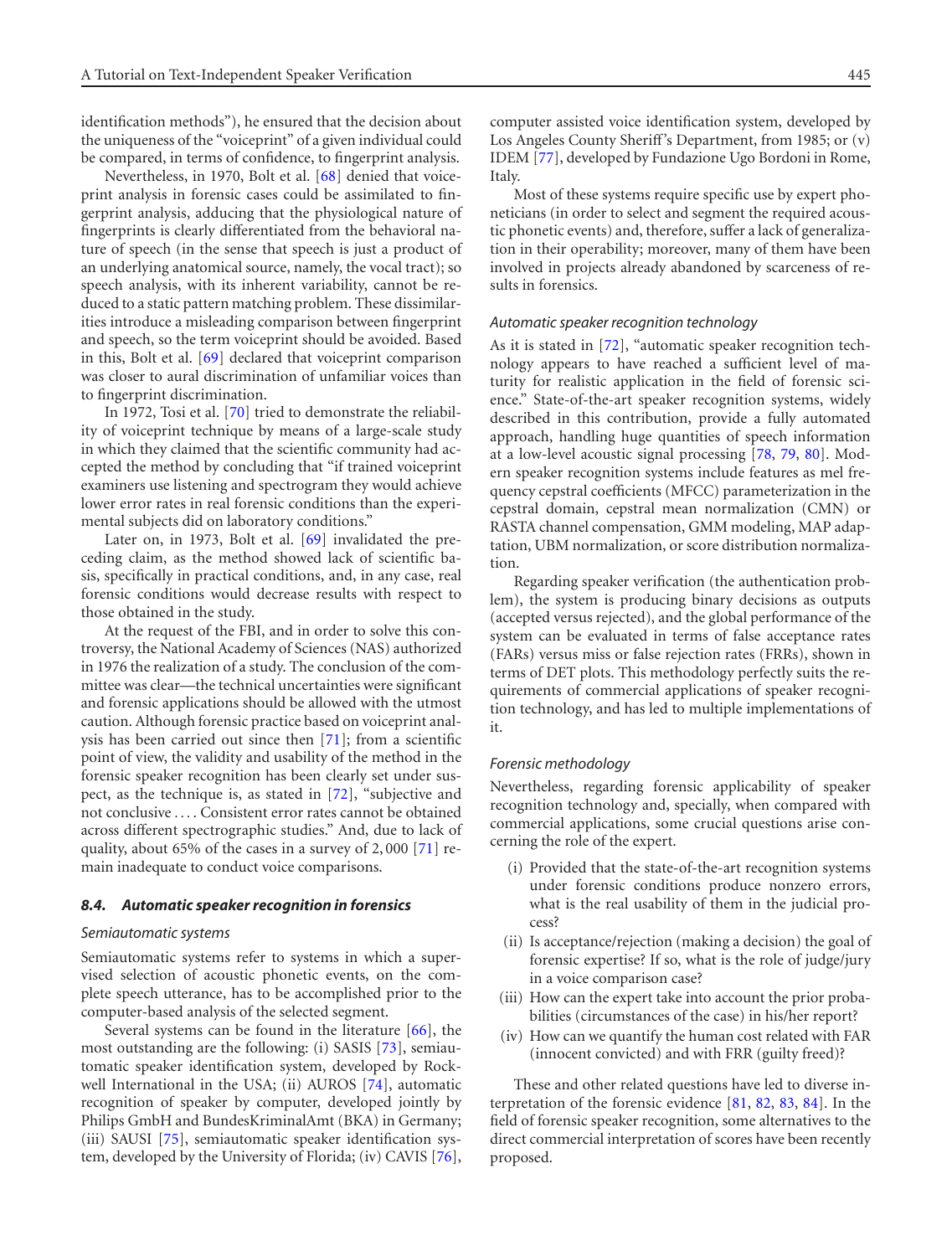- (i) Confidence measure of binary decisions: this implies that for every verification decision, a measure of confidence of that decision is addressed. A practical implementation of this approach is the forensic automatic speaker recognition (FASR) system [\[72\]](#page-19-16), developed at the FBI, based on standard speaker verification processing, and producing as an output, together with the normalized log LR score of the test utterance with respect to a given model, a confidence measurement associated with each recognition decision (accepted/rejected). This confidence measure is based on an estimate of the posterior probability for a given set of conditional testing conditions, and normalizes the score to a range from 0 to 100.
- (ii) Bayesian approach through LR of opposite hypothesis: Bayesian approach posterior odds (a posteriori probability ratio)—assessments pertaining only to the court— are computed from prior odds (a priori probability ratio)—circumstances related with evidence and LR (ratio between likelihood of evidence compared with H0 and likelihood of evidence compared with H1)—computed by expert  $[62]$  $[62]$ . In this approach, H0 stands for positive hypothesis (the suspected speaker is the source of the questioned recording), while H1 stands for the opposite hypothesis (the suspected speaker is not the source of the questioned recording). The application of this generic forensic approach to the specific field of forensic speaker recognition can be found in [\[85,](#page-19-29) [86\]](#page-19-30) in terms of Tippet plots [\[87\]](#page-19-31) (derived from standard forensic interpretation of DNA analysis); and a practical implementation as a complete system of the LR approach, denoted as IdentiVox [\[64\]](#page-19-8), (developed in Spain by Universidad Politécnica de Madrid and Dirección General de la Guardia Civil) has shown to have encouraging results in real forensic approaches.

## *8.5. Conclusion*

Forensic speaker recognition is a multidisciplinary field in which diverse methodologies coexist, and subjective heterogeneous approaches are usually found between forensic practitioners; although technical invalidity of some of these methods has been clearly stated, they are still used by several gurus in unscientific traditional practices. In this context, the emergence of automatic speaker recognition systems, producing robust objective scoring of disputed utterances, constitutes the milestone of forensic speaker recognition. This does not imply that all problems in the field are positively solved, as issues like availability of real forensic speech databases, forensic-specific evaluation methodology, or role of the expert are still open; but definitively, they have made possible a common-framework unified technical approach to the problem.

#### <span id="page-16-0"></span>**9. CONCLUSION AND FUTURE RESEARCH TRENDS**

In this paper, we have proposed a tutorial on text-independent speaker verification. After describing the training

and test phases of a general speaker verification system, we detailed the cepstral analysis, which is the most commonly used approach for speech parameterization. Then, we explained how to build a speaker model based on a GMM approach. A few speaker modeling alternatives have been mentioned, including neural network and SVMs. The score normalization step has then been described in details. This is a very important step to deal with real-world data. The evaluation of a speaker verification system has then been exposed, including how to plot a DET curve. Several extensions of speaker verification have then been enumerated, including speaker tracking and segmentation by speakers. A few applications have been listed, including on-site applications, remote applications, applications relative to structuring audio documents, and games. Issues specific to the forensic area have then been explored and discussed.

While it is clear that speaker recognition technology has made tremendous strides forward since the initial work in the field over 30 years ago, future directions in speaker recognition technology are not totally clear, but some general observations can be made. From numerous published experiments and studies, the largest impediment to widespread deployment of speaker recognition technology and a fundamental research challenge is the lack of robustness to channel variability and mismatched conditions, especially microphone mismatches. Since most systems rely primarily on acoustic features, such as spectra, they are too dependent on channel information and it is unlikely that new features derived from the spectrum will provided large gains since the spectrum is obviously highly affected by channel/noise conditions. Perhaps a better understanding of specific channel effects on the speech signal will lead to a decoupling of the speaker and channel thus allowing for better features and compensation techniques. In addition, there are several other levels of information beyond raw acoustics in the speech signal that convey speaker information. Human listeners have a relatively keen ability to recognize familiar voices which points to exploiting long-term speaking habits in automatic systems. While this seems a rather daunting task, the incredible and sustained increase in computer power and the emergence of better speech processing techniques to extract words, pitch, and prosody measures make these high-level information sources ripe for exploitation. The real breakthrough is likely to be in using features from the speech signal to learn about higher-level information not currently found in and complimentary to the acoustic information. Exploitation of such high-level information may require some form of event-based scoring techniques, since higher-levels of information, such as indicative word usage, will not likely occur regularly as acoustic information does. Further, fusion of systems will also be required to build on a solid baseline approach and provide the best attributes of different systems. Successful fusion will require ways to adjudicate between conflicting signals and to combine systems producing continuous scores with systems producing event-based scores.

Below are some of the emerging trends in speaker recognition research and development.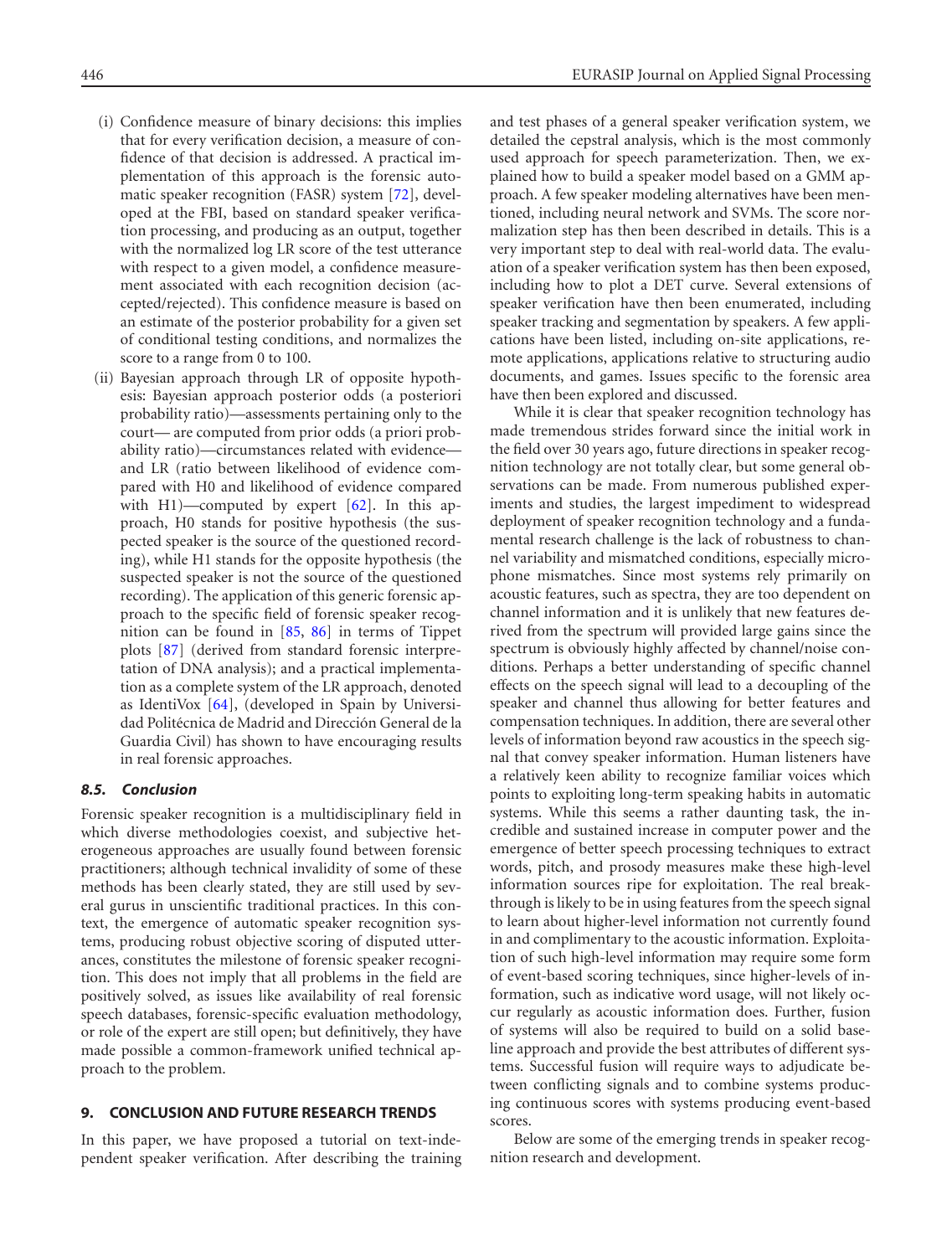# *Exploitation of higher levels of information*

In addition to the low-level spectrum features used by current systems, there are many other sources of speaker information in the speech signal that can be used. These include idiolect (word usage), prosodic measures, and other longterm signal measures. This work will be aided by the increasing use of reliable speech recognition systems for speaker recognition R&D. High-level features not only offer the potential to improve accuracy, they may also help improve robustness since they should be less affected by channel effects. Recent work at the JHU SuperSID workshop has shown that such levels of information can indeed be exploited and used profitably in automatic speaker recognition systems [\[24](#page-18-0)].

# *Focus on real-world robustness*

Speaker recognition continues to be data driven, setting the lead among other biometrics in conducting benchmark evaluations and research on realistic data. The continued ease of collecting and making available speech from real applications means that researchers can focus on more real-world robustness issues that appear. Obtaining speech from a wide variety of handsets, channels, and acoustic environments will allow examination of problem cases and development and application of new or improved compensation techniques. Making such data widely available and used in evaluations of systems, like the NIST evaluations, will be a major driver in propelling the technology forward.

#### *Emphasis on unconstrained tasks*

With text-dependent systems making commercial headway, R&D effort will shift to more difficult issues in unconstrained situations. This includes variable channels and noise conditions, text-independent speech, and the tasks of speaker segmentation and indexing of multispeaker speech. Increasingly, speaker segmentation and clustering techniques are being used to aid in adapting speech recognizers and for supplying metadata for audio indexing and searching. This data is very often unconstrained and may come from various sources (e.g., broadcast news audio with correspondents in the field).

#### <span id="page-17-0"></span>**REFERENCES**

- [1] R. N. Bracewell, *The Fourier Transform and Its Applications*, McGraw-Hill, New York, NY, USA, 1965.
- <span id="page-17-1"></span>[2] A. V. Oppenheim and R. W. Schafer, *Discrete-Time Signal Processing*, Prentice-Hall, Englewood Cliffs, NJ, USA, 1989.
- <span id="page-17-2"></span>[3] B. P. Bogert, M. J. R. Healy, and J. W. Tukey, "The quefrency analysis of time series for echoes: cepstrum, pseudoautocovariance, cross-cepstrum and saphe cracking," in *Proc. of the Symposium on Time Series Analysis*, M. Rosenblatt, Ed., pp. 209–243, John Wiley & Sons, New York, NY, USA, 1963.
- <span id="page-17-3"></span>[4] A. V. Oppenheim and R. W. Schafer, "Homomorphic analysis of speech," *IEEE Transactions on Audio and Electroacoustics*, vol. 16, no. 2, pp. 221–226, 1968.
- <span id="page-17-4"></span>[5] G. Fant, *Acoustic Theory of Speech Production*, Mouton, The Hague, The Netherlands, 1970.
- <span id="page-17-5"></span>[6] D. Petrovska-Delacrétaz, J. Cernocky, J. Hennebert, and G. Chollet, "Segmental approaches for automatic speaker ver-

ification," *Digital Signal Processing*, vol. 10, no. 1–3, pp. 198– 212, 2000.

- <span id="page-17-6"></span>[7] S. Furui, "Comparison of speaker recognition methods using static features and dynamic features," *IEEE Trans. Acoustics, Speech, and Signal Processing*, vol. 29, no. 3, pp. 342–350, 1981.
- <span id="page-17-7"></span>[8] R. B. Dunn, D. A. Reynolds, and T. F. Quatieri, "Approaches to speaker detection and tracking in conversational speech," *Digital Signal Processing*, vol. 10, no. 1–3, pp. 93–112, 2000.
- <span id="page-17-8"></span>[9] A. Higgins, L. Bahler, and J. Porter, "Speaker verification using randomized phrase prompting," *Digital Signal Processing*, vol. 1, no. 2, pp. 89–106, 1991.
- <span id="page-17-9"></span>[10] A. E. Rosenberg, J. DeLong, C.-H. Lee, B.-H. Juang, and F. K. Soong, "The use of cohort normalized scores for speaker verification," in *Proc. International Conf. on Spoken Language Processing (ICSLP '92)*, vol. 1, pp. 599–602, Banff, Canada, October 1992.
- <span id="page-17-10"></span>[11] D. A. Reynolds, "Speaker identification and verification using Gaussian mixture speaker models," *Speech Communication*, vol. 17, no. 1-2, pp. 91–108, 1995.
- <span id="page-17-11"></span>[12] T. Matsui and S. Furui, "Similarity normalization methods for speaker verification based on a posteriori probability," in *Proc. 1st ESCA Workshop on Automatic Speaker Recognition, Identification and Verification*, pp. 59–62, Martigny, Switzerland, April 1994.
- <span id="page-17-12"></span>[13] M. Carey, E. Parris, and J. Bridle, "A speaker verification system using alpha-nets," in *Proc. IEEE Int. Conf. Acoustics, Speech, Signal Processing (ICASSP '91)*, vol. 1, pp. 397–400, Toronto, Canada, May 1991.
- <span id="page-17-13"></span>[14] D. A. Reynolds, "Comparison of background normalization methods for text-independent speaker verification," in *Proc. 5th European Conference on Speech Communication and Technology (Eurospeech '97)*, vol. 2, pp. 963–966, Rhodes, Greece, September 1997.
- <span id="page-17-14"></span>[15] T. Matsui and S. Furui, "Likelihood normalization for speaker verification using a phoneme- and speaker-independent model," *Speech Communication*, vol. 17, no. 1-2, pp. 109–116, 1995.
- <span id="page-17-15"></span>[16] A. E. Rosenberg and S. Parthasarathy, "Speaker background models for connected digit password speaker verification," in *Proc. IEEE Int. Conf. Acoustics, Speech, Signal Processing (ICASSP '96)*, vol. 1, pp. 81–84, Atlanta, Ga, USA, May 1996.
- <span id="page-17-16"></span>[17] L. P. Heck and M. Weintraub, "Handset-dependent background models for robust text-independent speaker recognition," in *Proc. IEEE Int. Conf. Acoustics, Speech, Signal Processing (ICASSP '97)*, vol. 2, pp. 1071–1074, Munich, Germany, April 1997.
- <span id="page-17-17"></span>[18] A. Dempster, N. Laird, and D. Rubin, "Maximum likelihood from incomplete data via the EM algorithm," *Journal of the Royal Statistical Society*, vol. 39, no. 1, pp. 1–38, 1977.
- <span id="page-17-18"></span>[19] R. O. Duda and P. E. Hart, *Pattern Classification and Scene Analysis*, John Wiley & Sons, New York, NY, USA, 1973.
- <span id="page-17-19"></span>[20] D. A. Reynolds and R. C. Rose, "Robust text-independent speaker identification using Gaussian mixture speaker models," *IEEE Trans. Speech, and Audio Processing*, vol. 3, no. 1, pp. 72–83, 1995.
- <span id="page-17-20"></span>[21] D. A. Reynolds, *A Gaussian mixture modeling approach to textindependent speaker identification*, Ph.D. thesis, Georgia Institute of Technology, Atlanta, Ga, USA, September 1992.
- <span id="page-17-21"></span>[22] M. Newman, L. Gillick, Y. Ito, D. McAllaster, and B. Peskin, "Speaker verification through large vocabulary continuous speech recognition," in *Proc. International Conf. on Spoken Language Processing (ICSLP '96)*, vol. 4, pp. 2419–2422, Philadelphia, Pa, USA, October 1996.
- <span id="page-17-22"></span>[23] M. Schmidt and H. Gish, "Speaker identification via support vector classifiers," in *Proc. IEEE Int. Conf. Acoustics, Speech, Signal Processing (ICASSP '96)*, vol. 1, pp. 105–108, Atlanta, Ga, USA, May 1996.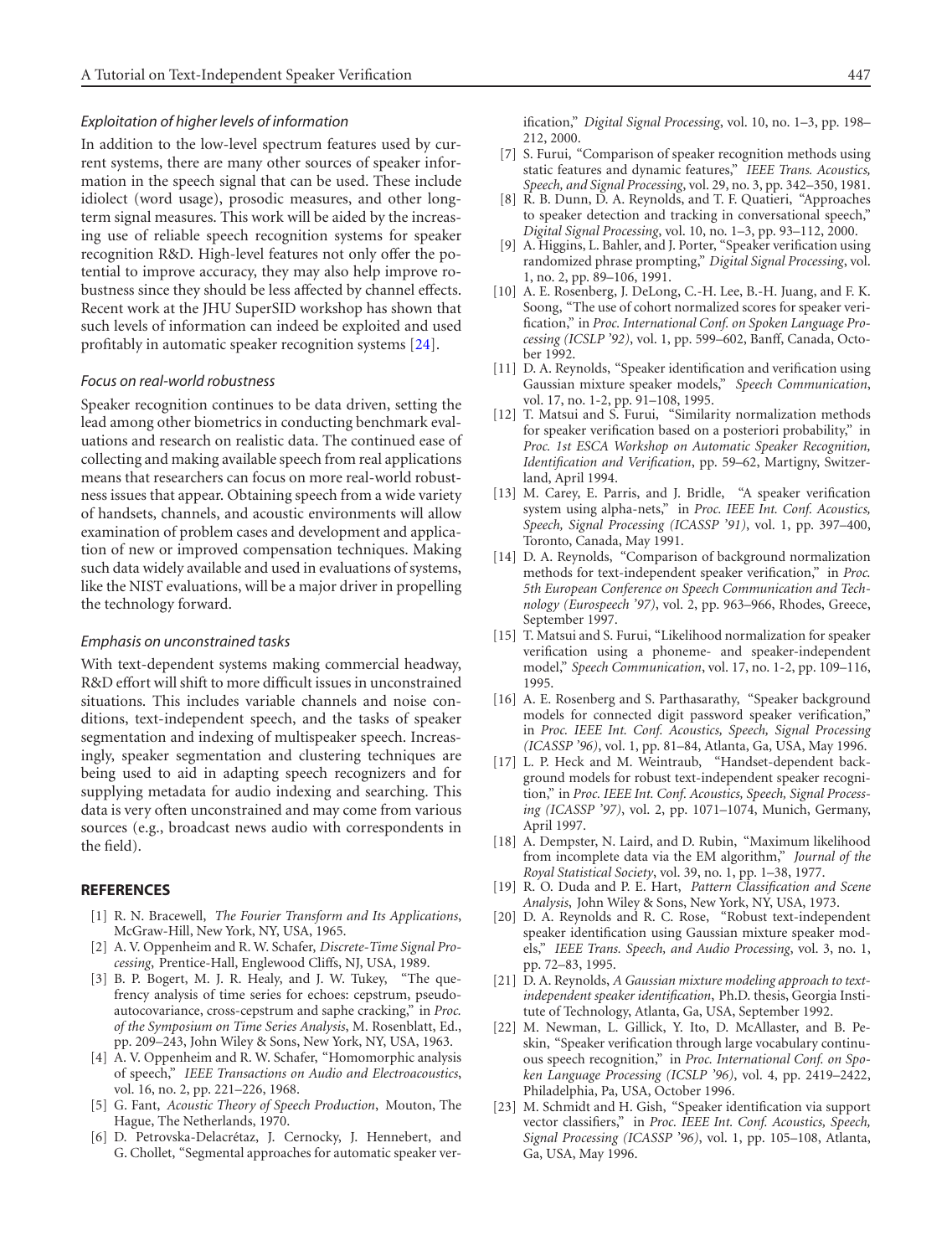- <span id="page-18-0"></span>[24] *SuperSID Project at the JHU Summer Workshop, July-August 2002*, [http://www.clsp.jhu.edu/ws2002/groups/supersid.](http://www.clsp.jhu.edu/ws2002/groups/supersid)
- <span id="page-18-1"></span>[25] J.-L. Gauvain and C.-H. Lee, "Maximum a posteriori estimation for multivariate Gaussian mixture observations of Markov chains," *IEEE Trans. Speech, and Audio Processing*, vol. 2, no. 2, pp. 291–298, 1994.
- <span id="page-18-2"></span>[26] J. Hertz, A. Krogh, and R. J. Palmer, *Introduction to the Theory of Neural Computation*, Santa Fe Institute Studies in the Sciences of Complexity, Addison-Wesley, Reading, Mass, USA. 1991.
- <span id="page-18-3"></span>[27] S. Haykin, *Neural Networks: A Comprehensive Foundation*, Macmillan, New York, NY, USA, 1994.
- <span id="page-18-4"></span>[28] V. Vapnik, *The Nature of Statistical Learning Theory*, Springer-Verlag, New York, 1995.
- <span id="page-18-5"></span>[29] H. Bourlard and C. J. Wellekens, "Links between Markov models and multilayer perceptrons," *IEEE Trans. on Pattern Analysis and Machine Intelligence*, vol. 12, no. 12, pp. 1167– 1178, 1990.
- <span id="page-18-6"></span>[30] M. D. Richard and R. P. Lippmann, "Neural network classifiers estimate Bayesian a posteriori probabilities," *Neural Computation*, vol. 3, no. 4, pp. 461–483, 1991.
- <span id="page-18-7"></span>[31] J. Oglesby and J. S. Mason, "Optimization of neural models for speaker identification," in *Proc. IEEE Int. Conf. Acoustics, Speech, Signal Processing (ICASSP '90)*, vol. 1, pp. 261–264, Albuquerque, NM, USA, April 1990.
- <span id="page-18-8"></span>[32] Y. Bennani and P. Gallinari, "Connectionist approaches for automatic speaker recognition," in *Proc. 1st ESCA Workshop on Automatic Speaker Recognition, Identification and Verification*, pp. 95–102, Martigny, Switzerland, April 1994.
- <span id="page-18-9"></span>[33] K. R. Farrell, R. Mammone, and K. Assaleh, "Speaker recognition using neural networks and conventional classifiers," *IEEE Trans. Speech, and Audio Processing*, vol. 2, no. 1, pp. 194–205, 1994.
- <span id="page-18-10"></span>[34] J. M. Naik and D. Lubenskt, "A hybrid HMM-MLP speaker verification algorithm for telephone speech," in *Proc. IEEE Int. Conf. Acoustics, Speech, Signal Processing (ICASSP '94)*, vol. 1, pp. 153–156, Adelaide, Australia, April 1994.
- <span id="page-18-11"></span>[35] D. J. Sebald and J. A. Bucklew, "Support vector machines and the multiple hypothesis test problem," *IEEE Trans. Signal Processing*, vol. 49, no. 11, pp. 2865–2872, 2001.
- <span id="page-18-12"></span>[36] Y. Gu and T. Thomas, "A text-independent speaker verification system using support vector machines classifier," in *Proc. European Conference on Speech Communication and Technology (Eurospeech '01)*, pp. 1765–1769, Aalborg, Denmark, September 2001.
- <span id="page-18-13"></span>[37] J. Kharroubi, D. Petrovska-Delacrétaz, and G. Chollet, "Combining GMM's with support vector machines for textindependent speaker verification," in *Proc. European Conference on Speech Communication and Technology (Eurospeech '01)*, pp. 1757–1760, Aalborg, Denmark, September 2001.
- <span id="page-18-14"></span>[38] S. Fine, J. Navratil, and R. A. Gopinath, "Enhancing GMM scores using SVM "hints"," in *Proc. 7th European Conference on Speech Communication and Technology (Eurospeech '01)*, Aalborg, Denmark, September 2001.
- <span id="page-18-15"></span>[39] X. Dong, W. Zhaohui, and Y. Yingchun, "Exploiting support vector machines in hidden Markov models for speaker verification," in *Proc. 7th International Conf. on Spoken Language Processing (ICSLP '02)*, pp. 1329–1332, Denver, Colo, USA, September 2002.
- <span id="page-18-16"></span>[40] K. P. Li and J. E. Porter, "Normalizations and selection of speech segments for speaker recognition scoring," in *Proc. IEEE Int. Conf. Acoustics, Speech, Signal Processing (ICASSP '88)*, vol. 1, pp. 595–598, New York, NY, USA, April 1988.
- <span id="page-18-17"></span>[41] T. Matsui and S. Furui, "Concatenated phoneme models for text-variable speaker recognition," in *Proc. IEEE Int. Conf.*

*Acoustics, Speech, Signal Processing (ICASSP '93)*, vol. 1, pp. 391–394, Minneapolis, Minn, USA, April 1993.

- <span id="page-18-18"></span>[42] G. Gravier and G. Chollet, "Comparison of normalization techniques for speaker recognition," in *Proc. Workshop on Speaker Recognition and its Commercial and Forensic Applications (RLA2C '98)*, pp. 97–100, Avignon, France, April 1998.
- <span id="page-18-19"></span>[43] D. A. Reynolds, "The effect of handset variability on speaker recognition performance: experiments on the switchboard corpus," in *Proc. IEEE Int. Conf. Acoustics, Speech, Signal Processing (ICASSP '96)*, vol. 1, pp. 113–116, Atlanta, Ga, USA, May 1996.
- <span id="page-18-20"></span>[44] R. Auckenthaler, M. Carey, and H. Lloyd-Thomas, "Score normalization for text-independent speaker verification system," *Digital Signal Processing*, vol. 10, no. 1, 2000.
- <span id="page-18-21"></span>[45] M. Ben, R. Blouet, and F. Bimbot, "A Monte-Carlo method for score normalization in automatic speaker verification using Kullback-Leibler distances," in *Proc. IEEE Int. Conf. Acoustics, Speech, Signal Processing (ICASSP '02)*, vol. 1, pp. 689–692, Orlando, Fla, USA, May 2002.
- <span id="page-18-22"></span>[46] C. Fredouille, J.-F. Bonastre, and T. Merlin, "Similarity normalization method based on world model and a posteriori probability for speaker verification," in *Proc. European Conference on Speech Communication and Technology (Eurospeech '99)*, pp. 983–986, Budpest, Hungary, September 1999.
- <span id="page-18-23"></span>[47] A. Martin, G. Doddington, T. Kamm, M. Ordowski, and M. Przybocki, "The DET curve in assessment of detection task performance," in *Proc. European Conference on Speech Communication and Technology (Eurospeech '97)*, vol. 4, pp. 1895–1898, Rhodes, Greece, September 1997.
- <span id="page-18-24"></span>[48] G. Doddington, W. Liggett, A. Martin, M. Przybocki, and D. Reynolds, "Sheep, goats, lambs and wolves, an analysis of individual differences in speaker recognition performances in the nist 1998 speaker recognition evaluation," in *Proc. International Conf. on Spoken Language Processing (ICSLP '98)*, Sydney, Australia, December 1998.
- <span id="page-18-25"></span>[49] M. Przybocki and A. Martin, "The 1999 NIST speaker recognition evaluation, using summed two-channel telephone data for speaker detection and speaker tracking," in *Proc. European Conference on Speech Communication and Technology (Eurospeech '99)*, vol. 5, pp. 2215–2218, Budpest, Hungary, September 1999.
- <span id="page-18-26"></span>[50] J. Koolwaaij and L. Boves, "Local normalization and delayed decision making in speaker detection and tracking," *Digital Signal Processing*, vol. 10, no. 1–3, pp. 113–132, 2000.
- <span id="page-18-27"></span>[51] K. Sönmez, L. Heck, and M. Weintraub, "Speaker tracking and detection with multiple speakers," in *Proc. 6th European Conference on Speech Communication and Technology (Eurospeech '99)*, vol. 5, pp. 2219–2222, Budpest, Hungary, September 1999.
- <span id="page-18-28"></span>[52] A. E. Rosenberg, I. Magrin-Chagnolleau, S. Parthasarathy, and Q. Huang, "Speaker detection in broadcast speech databases," in *Proc. International Conf. on Spoken Language Processing (ICSLP '98)*, Sydney, Australia, December 1998.
- <span id="page-18-29"></span>[53] A. Adami, S. Kajarekar, and H. Hermansky, "A new speaker change detection method for two-speaker segmentation," in *Proc. IEEE Int. Conf. Acoustics, Speech, Signal Processing (ICASSP '02)*, vol. 4, pp. 3908–3911, Orlando, Fla, USA, May 2002.
- <span id="page-18-30"></span>[54] P. Delacourt and C. J. Wellekens, "DISTBIC: A speaker based segmentation for audio data indexing," *Speech Communication*, vol. 32, no. 1-2, pp. 111–126, 2000.
- <span id="page-18-31"></span>[55] T. Kemp, M. Schmidt, M. Westphal, and A. Waibel, "Strategies for automatic segmentation of audio data," in *Proc. IEEE Int. Conf. Acoustics, Speech, Signal Processing (ICASSP '00)*, vol. 3, pp. 1423–1426, Istanbul, Turkey, June 2000.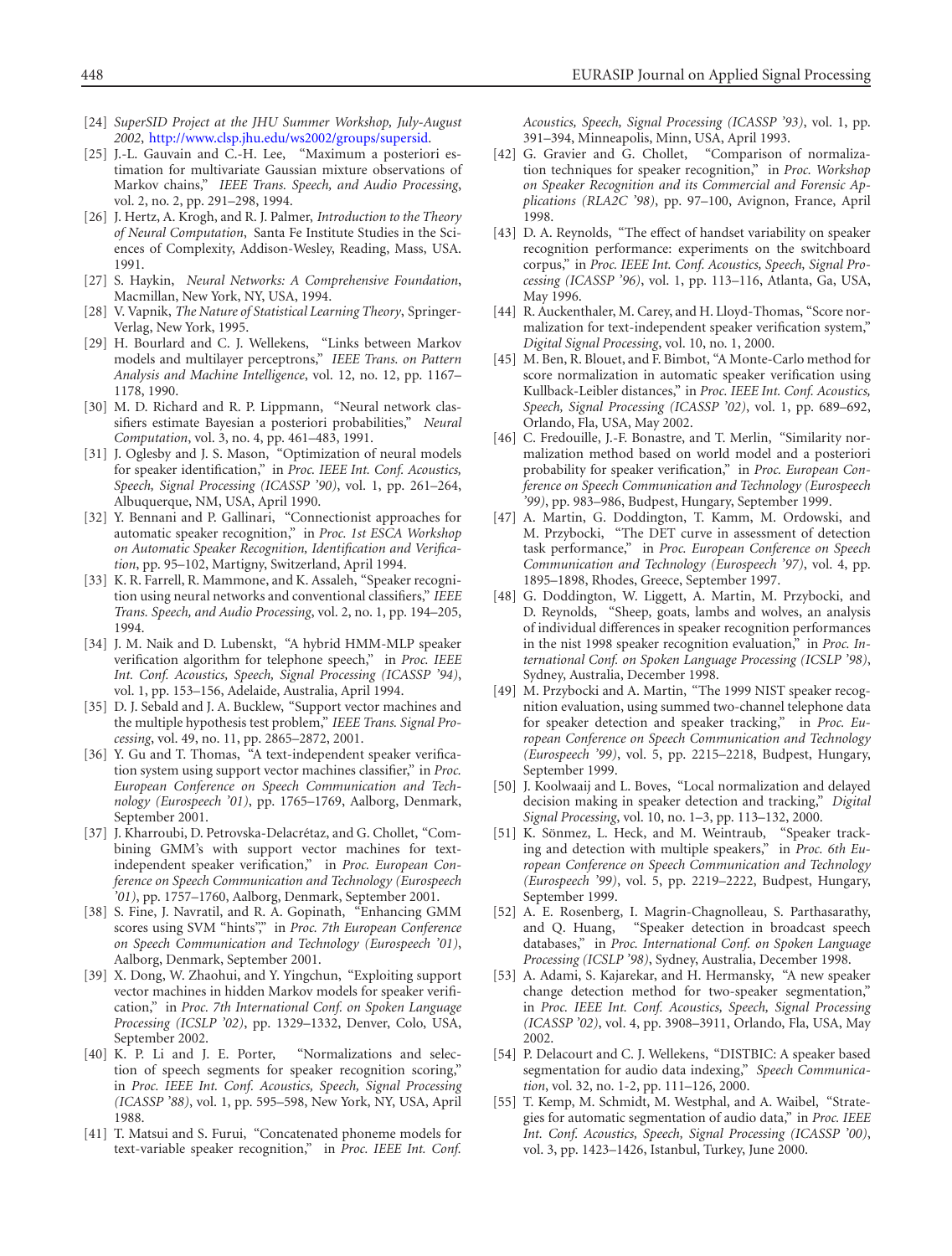- <span id="page-19-0"></span>[56] S. Meignier, J.-F. Bonastre, and S. Igounet, "E-HMM approach for learning and adapting sound models for speaker indexing," in *Proc. 2001: A Speaker Odyssey—The Speaker Recognition Workshop*, pp. 175–180, Crete, Greece, June 2001.
- <span id="page-19-1"></span>[57] D. Moraru, S. Meignier, L. Besacier, J.-F. Bonastre, and I. Magrin-Chagnolleau, "The ELISA consortium approaches in speaker segmentation during the NIST 2002 speaker recognition evaluation," in *Proc. IEEE Int. Conf. Acoustics, Speech, Signal Processing (ICASSP '03)*, vol. 2, pp. 89–92, Hong Kong, China, April 2003.
- <span id="page-19-2"></span>[58] D. A. Reynolds, R. B. Dunn, and J. J. McLaughlin, "The Lincoln speaker recognition system: NIST EVAL2000," in *Proc. International Conf. on Spoken Language Processing (IC-SLP '00)*, vol. 2, pp. 470–473, Beijing, China, October 2000.
- <span id="page-19-3"></span>[59] L. Wilcox, D. Kimber, and F. Chen, "Audio indexing using speaker identification," in *Proc. SPIE Conference on Automatic Systems for the Inspection and Identification of Humans*, pp. 149–157, San Diego, Calif, USA, July 1994.
- <span id="page-19-4"></span>[60] H. J. Kunzel, "Current approaches to forensic speaker recognition," in *Proc. 1st ESCA Workshop on Automatic Speaker Recognition, Identification and Verification*, pp. 135–141, Martigny, Switzerland, April 1994.
- <span id="page-19-5"></span>[61] A. P. A. Broeders, "Forensic speech and audio analysis: the state of the art in 2000 AD," in *Actas del I Congreso Nacional de la Sociedad Espanola de Ac ˜ ustica Forense ´* , J. Ortega-Garcia, Ed., pp. 13–24, Madrid, Spain, 2000.
- <span id="page-19-6"></span>[62] C. Champod and D. Meuwly, "The inference of identity in forensic speaker recognition," *Speech Communication*, vol. 31, no. 2-3, pp. 193–203, 2000.
- <span id="page-19-7"></span>[63] D. Meuwly, "Voice analysis," in *Encyclopaedia of Forensic Sciences*, J. A. Siegel, P. J. Saukko, and G. C. Knupfer, Eds., vol. 3, pp. 1413–1421, Academic Press, NY, USA, 2000.
- <span id="page-19-8"></span>[64] J. Gonzalez-Rodriguez, J. Ortega-Garcia, and J.-L. Sanchez-Bote, "Forensic identification reporting using automatic biometric systems," in *Biometrics Solutions for Authentication in an E-World*, D. Zhang, Ed., pp. 169–185, Kluwer Academic Publishers, Boston, Mass, USA, July 2002.
- <span id="page-19-9"></span>[65] J. Ortega-Garcia, J. Gonzalez-Rodriguez, and S. Cruz-Llanas, "Speech variability in automatic speaker recognition systems for commercial and forensic purposes," *IEEE Trans. on Aerospace and Electronics Systems*, vol. 15, no. 11, pp. 27–32, 2000.
- <span id="page-19-10"></span>[66] D. Meuwly, *Speaker recognition in forensic sciences—the contribution of an automatic approach*, Ph.D. thesis, Institut de Police Scientifique et de Criminologie, Universite de Lausanne, ´ Lausanne, Switzerland, 2001.
- <span id="page-19-11"></span>[67] L. G. Kersta, "Voiceprint identification," *Nature*, vol. 196, no. 4861, pp. 1253–1257, 1962.
- <span id="page-19-12"></span>[68] R. H. Bolt, F. S. Cooper, E. E. David Jr., P. B. Denes, J. M. Pickett, and K. N. Stevens, "Speaker identification by speech spectrograms: A scientists' view of its reliability for legal purposes," *J. Acoust. Soc. Amer.*, vol. 47, pp. 597–612, 1970.
- <span id="page-19-13"></span>[69] R. H. Bolt, F. S. Cooper, E. E. David Jr., P. B. Denes, J. M. Pickett, and K. N. Stevens, "Speaker identification by speech spectrograms: Some further observations," *J. Acoust. Soc. Amer.*, vol. 54, pp. 531–534, 1973.
- <span id="page-19-14"></span>[70] O. Tosi, H. Oyer, W. Lashbrook, C. Pedrey, and W. Nash, "Experiment on voice identification," *J. Acoust. Soc. Amer.*, vol. 51, no. 6, pp. 2030–2043, 1972.
- <span id="page-19-15"></span>[71] B. E. Koenig, "Spectrographic voice identification: A forensic survey," *J. Acoust. Soc. Amer.*, vol. 79, no. 6, pp. 2088–2090, 1986.
- <span id="page-19-16"></span>[72] H. Nakasone and S. D. Beck, "Forensic automatic speaker recognition," in *2001: A Speaker Odyssey—The Speaker Recognition Workshop*, pp. 139–142, Crete, Greece, June 2001.
- <span id="page-19-17"></span>[73] J. E. Paul et al., "Semi-Automatic Speaker Identification System (SASIS) — Analytical Studies," Final Report C74- 11841501, Rockwell International, 1975.
- <span id="page-19-18"></span>[74] E. Bunge, "Speaker recognition by computer," *Philips Technical Review*, vol. 37, no. 8, pp. 207–219, 1977.
- <span id="page-19-19"></span>[75] H. Hollien, "SAUSI," in *Forensic Voice Identification*, pp. 155– 191, Academic Press, NY, USA, 2002.
- <span id="page-19-20"></span>[76] H. Nakasone and C. Melvin, "C.A.V.I.S.: (Computer Assisted Voice Identification System)," Final Report 85-IJ-CX-0024, National Institute of Justice, 1989.
- <span id="page-19-21"></span>[77] M. Falcone and N. de Sario, "A PC speaker identification system for forensic use: IDEM," in *Proc. 1st ESCA Workshop on Automatic Speaker Recognition, Identification and Verification*, pp. 169–172, Martigny, Switzerland, April 1994.
- <span id="page-19-22"></span>[78] S. Furui, "Recent advances in speaker recognition," in *Audioand Video-Based Biometric Person Authentification*, J. Bigun, G. Chollet, and G. Borgefors, Eds., vol. 1206 of *Lecture Notes in Computer Science*, pp. 237–252, Springer-Verlag, Berlin, 1997.
- <span id="page-19-23"></span>[79] D. A. Reynolds, T. F. Quatieri, and R. B. Dunn, "Speaker verification using adapted Gaussian mixture models," *Digital Signal Processing*, vol. 10, no. 1, pp. 19–41, 2000.
- <span id="page-19-24"></span>[80] A. F. Martin and M. A. Przybocki, "The NIST speaker recognition evaluations: 1996–2001," in *2001: A Speaker Odyssey— The Speaker Recognition Workshop*, pp. 39–43, Crete, Greece, June 2001.
- <span id="page-19-25"></span>[81] B. Robertson and G. A. Vignaux, *Interpreting Evidence: Evaluating Forensic Science in the Courtroom*, John Wiley & Sons, Chichester, UK, 1995.
- <span id="page-19-26"></span>[82] K. R. Foster and P. W. Huber, *Judging Science: Scientific Knowledge and the Federal Courts*, MIT Press, Cambridge, Mass, USA, 1997.
- <span id="page-19-27"></span>[83] I. W. Evett, "Towards a uniform framework for reporting opinions in forensic science casework," *Science & Justice*, vol. 38, no. 3, pp. 198–202, 1998.
- <span id="page-19-28"></span>[84] C. G. C. Aitken, "Statistical interpretation of evidence/Bayesian analysis," in *Encyclopedia of Forensic Sciences*, J. A. Siegel, P. J. Saukko, and G. C. Knupfer, Eds., vol. 2, pp. 717–724, Academic Press, NY, USA, 2000.
- <span id="page-19-29"></span>[85] D. Meuwly and A. Drygajlo, "Forensic speaker recognition based on a Bayesian framework and Gaussian Mixture Modelling (GMM)," in *2001: A Speaker Odyssey—The Speaker Recognition Workshop*, pp. 145–150, Crete, Greece, June 2001.
- <span id="page-19-30"></span>[86] J. Gonzalez-Rodriguez, J. Ortega-Garcia, and J.-J. Lucena-Molina, "On the application of the Bayesian approach to real forensic conditions with GMM-based systems," in *2001: A Speaker Odyssey—The Speaker Recognition Workshop*, pp. 135–138, Crete, Greece, June 2001.
- <span id="page-19-31"></span>[87] C. F. Tippet, V. J. Emerson, M. J. Fereday, et al., "The evidential value of the comparison of paint flakes from sources other than vehicles," *Journal of the Forensic Science Society*, vol. 8, pp. 61–65, 1968.

Frédéric Bimbot after graduating as a Telecommunication Engineer in 1985 (ENST, Paris, France), he received his Ph.D. degree in signal processing (speech synthesis using temporal decomposition) in 1988. He also obtained his B.A. degree in linguistics (Sorbonne Nouvelle University, Paris III) in 1987. In 1990, he joined CNRS (French National Center for Scientific Research) as a Permanent Researcher, worked



with ENST for 7 years, and then moved to IRISA (CNRS & INRIA) in Rennes. He also repeatedly visited AT&T Bell Laboratories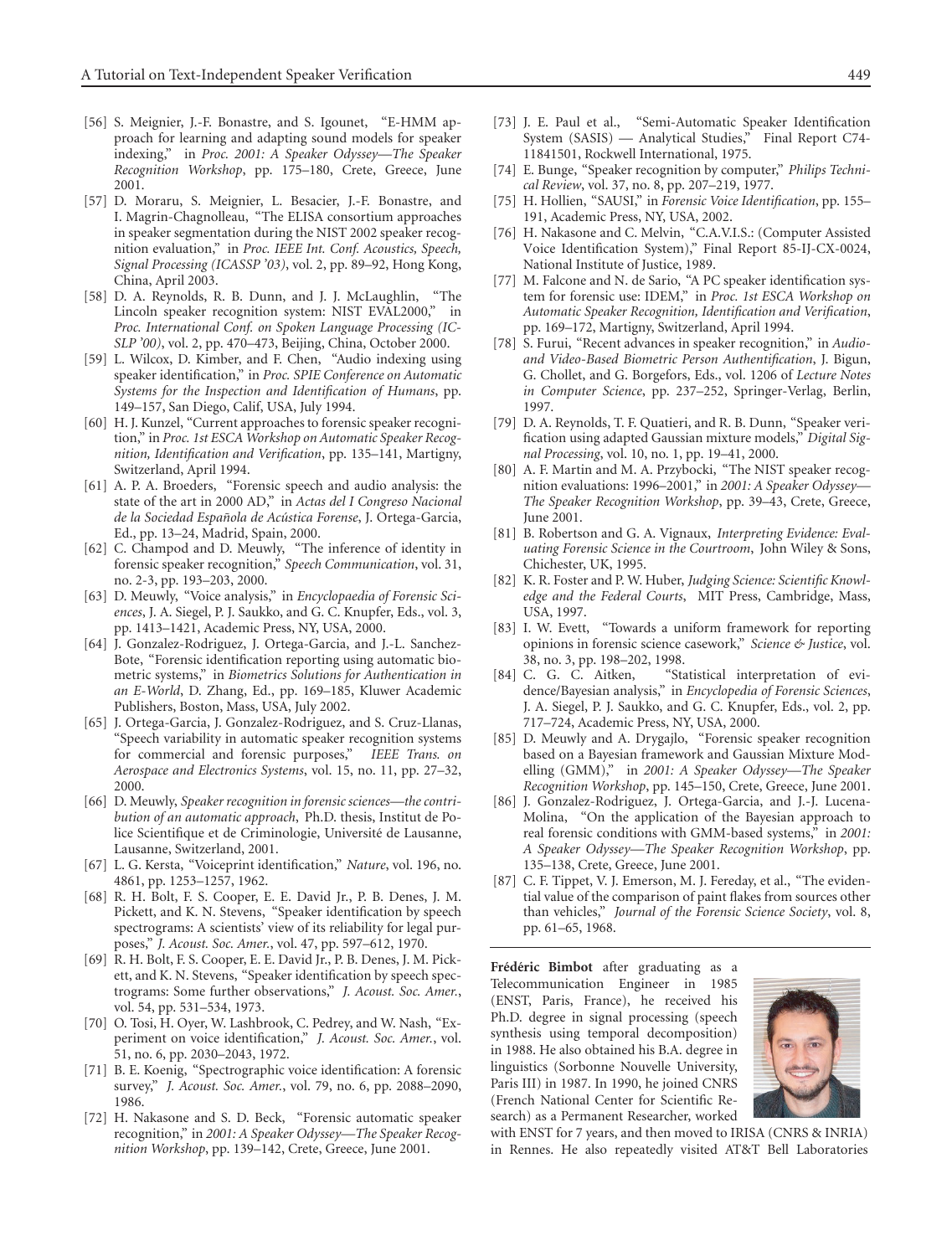between 1990 and 1999. He has been involved in several European projects: SPRINT (speech recognition using neural networks), SAM-A (assessment methodology), and DiVAN (audio indexing). He has also been the Work-Package Manager of research activities on speaker verification in the projects CAVE, PICASSO, and BANCA. From 1996 to 2000, he has been the Chairman of the Groupe Francophone de la Communication Parlée (now AFCP), and from 1998 to 2003, a member of the ISCA board (International Speech Communication Association, formerly known as ESCA). His research focuses on audio signal analysis, speech modeling, speaker characterization and verification, speech system assessment methodology, and audio source separation. He is heading the METISS research group at IRISA, dedicated to selected topics in speech and audio processing.

Jean-François Bonastre has been an Associate Professor at the LIA, the University of Avignon computer laboratory since 1994. He studied computer science in the University of Marseille and obtained a DEA (Master) in artificial intelligence in 1990. He obtained his Ph.D. degree in 1994, from the University of Avignon, and his HDR (Ph.D. supervision diploma) in 2000, both in computer science, both on speech science, more



precisely, on speaker recognition. J.-F. Bonastre is the current President of the AFCP, the French Speaking Speech Communication Association (a Regional Branch of ISCA). He was the Chairman of the RLA2C workshop (1998) and a member of the Program Committee of Speaker Odyssey Workshops (2001 and 2004). J.-F. Bonastre has been an Invited Professor at Panasonic Speech Technology Lab. (PSTL), Calif, USA, in 2002.

**Corinne Fredouille** obtained her Ph.D. degree in 2000 in the field of automatic speaker recognition. She has joined the computer science laboratory LIA, University of Avignon, and more precisely, the speech processing team, as an Assistant Professor in 2003. Currently, she is an active member of the European ELISA Consortium, of AFCP, the French Speaking



**Guillaume Gravier** graduated in Applied Mathematics from Institut National des Sciences Appliquées (INSA Rouen) in 1995 and received his Ph.D. degree in signal and image processing from Ecole Nationale Supérieure des Télécommunications (ENST), Paris, in January 2000. Since 2002, he is a Research Fellow at Centre National pour la Recherche Scientifique (CNRS), working at the Institut de Recherche en In-



formatique et Systèmes Aléatoires (IRISA), INRIA, Rennes. His research interests are in the fields of speech recognition, speaker recognition, audio indexing, and multimedia information fusion. Guillaume Gravier also worked on speech synthesis at ELAN Informatique in Toulouse, France, from 1996 to 1997 and on audiovisual speech recognition at IBM Research, NY, USA, from 2001 to 2002.

**Ivan Magrin-Chagnolleau** received the Engineer Diploma in electrical engineering from the ENSEA, Cergy-Pontoise, France, in June 1992, the M.S. degree in electrical engineering from Paris XI University, Orsay, France, in September 1993, the M.A. degree in phonetics from Paris III University, Paris, France, in June 1996, and the Ph.D. degree in electrical engineering from the ENST, Paris, France, in January 1997. In



February 1997, he joined the Speech and Image Processing Services laboratory of AT&T Labs Research, Florham Park, NJ, USA. In October 1998, he visited the Digital Signal Processing Group of the Electrical and Computer Engineering Department at Rice University, Houston, Tex, USA. In October 1999, he went to IRISA (a research institute in computer science and electrical engineering), Rennes, France. From October 2000 to August 2001, he was an Assistant Professor at LIA (the computer science laboratory of the University of Avignon), Avignon, France. In October 2001, he became a Permanent Researcher with CNRS (the French National Center for Scientific Research) and is currently working at the Laboratoire Dynamique Du Langage, one of the CNRS associated laboratories in Lyon, France. He has over 30 publications in the area of audio indexing, speaker characterization, language identification, pattern recognition, signal representations and decompositions, language and cognition, and data analysis, and one US patent in audio indexing. He is an IEEE Senior Member, a Member of the IEEE Signal Processing Society, the IEEE Computer Society, and the International Speech Communication Association (ISCA). [http://www.ddl.ish-lyon.cnrs.fr/membres/imc/index.html.](http://www.ddl.ish-lyon.cnrs.fr/membres/imc/index.html)

**Teva Merlin** is currently a Ph.D. candidate at the computer science laboratory LIA at the University of Avignon.



**Javier Ortega-García** received the M.S. degree in electrical engineering (Ingeniero de Telecomunicación), in 1989; and the Ph.D. degree "cum laude" also in electrical engineering (Doctor Ingeniero de Telecomunicación), in 1996, both from Universidad Politécnica de Madrid, Spain. From 1999, he was an Associate Professor at the Audio-Visual and Communications Engineering Department, Universidad Politécnica de Madrid. From 1992 to 1999, he was an Assistant Professor also at Universidad Politécnica de Madrid. His research interests focus on biometrics signal processing: speaker recognition, face recognition, fingerprint recognition, online signature verification, data fusion, and multimodality in biometrics. His interests also span to forensic engineering, including forensic biometrics, acoustic signal processing, signal enhancement, and microphone arrays. He has published diverse international contributions, including book chapters, refereed journal, and conference papers. Dr. Ortega-García has chaired several sessions in international conferences. He has participated in some scientific and technical committees, as in EuroSpeech'95 (where he was also a Technical Secretary), EuroSpeech'01, EuroSpeech'03, and Odyssey'01— The Speaker Recognition Workshop. He has been appointed as General Chair at Odyssey'04—The Speaker Recognition Workshop to be held in Toledo, Spain, in June 2004.